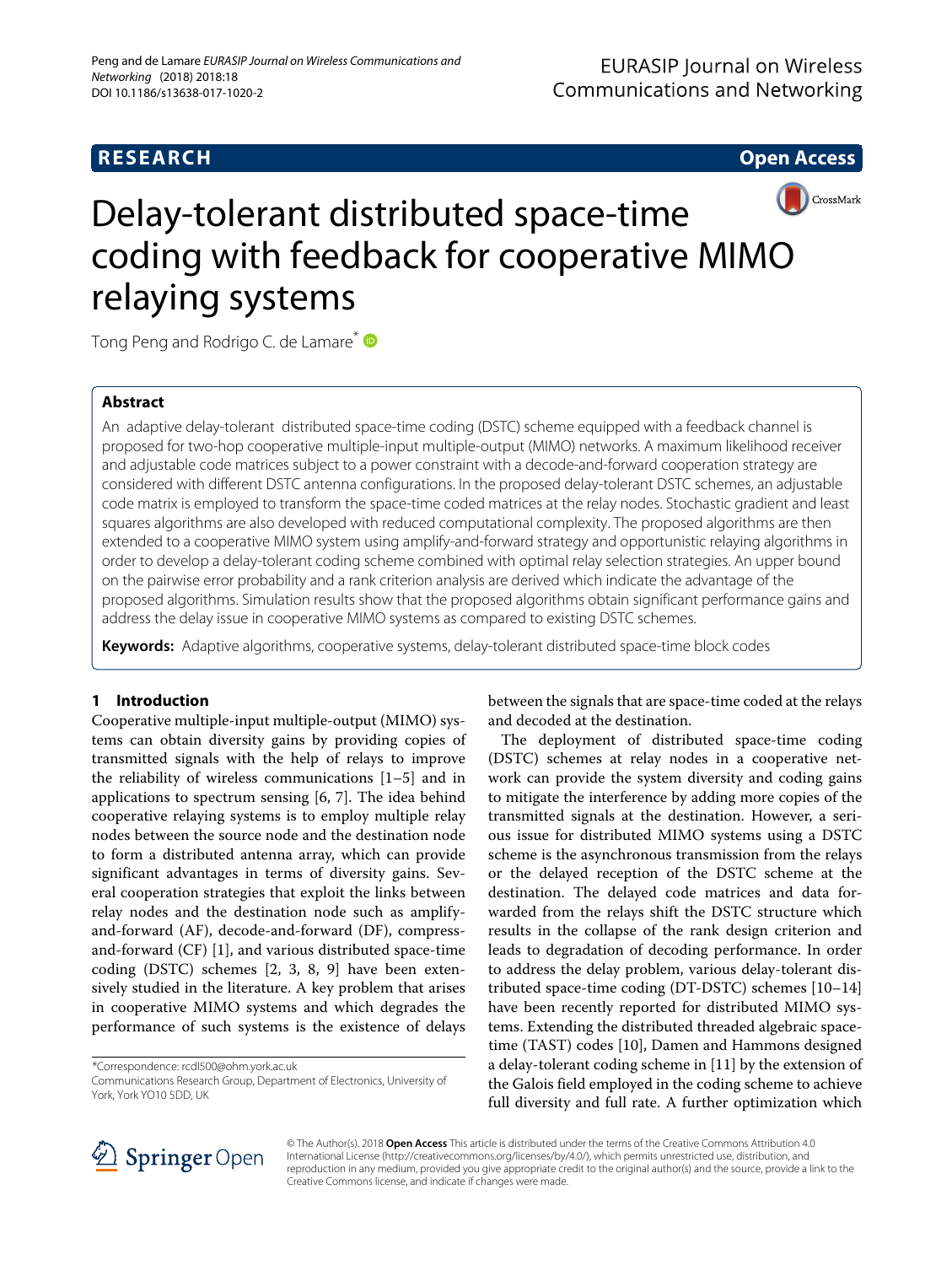ensures that the codes in [\[11\]](#page-17-10) obtain full diversity with the minimum length and lower decoding complexity has been presented in [\[12\]](#page-17-11). The authors of [\[13\]](#page-17-12) have proposed delay-tolerant linear convolutional DSTC schemes which can maintain the full diversity property under any delay situation among the relays. In [\[14\]](#page-17-9), a transmit processing technique based on linear constellation precoder (LCP) design has been employed to construct an optimal DT-DSTC scheme to achieve the upper bound on the error probability.

In the literature, two basic configurations of DSTC schemes have been reported: one in which the coding is performed independently at the relays [\[15,](#page-17-13) [16\]](#page-17-14), denoted multiple-antenna system (MAS) configuration, and another in which coding is performed across the relays [\[11,](#page-17-10) [14\]](#page-17-9), called single-antenna system (SAS) configuration. The received symbol matrix at the destination node in the MAS configuration is a sum of fully encoded DSTC schemes from each relay node, while in the SAS configuration, the received symbol matrix contains only one DSTC scheme encoded across all the relays. Considering delays between the relay nodes, the sum of the DSTC schemes will be affected by imperfect asynchronous superposition of signals in the MAS configuration, while the structure of the received DSTC schemes in the SAS configuration will be switched. It is not clear the key advantages of these schemes and their suitability for situations with delays. In addition, the work on delay-tolerant DSTC has focused on encoding using a fixed scheme, such as TAST codes in [\[10\]](#page-17-8), which are difficult to implement with other DSTC schemes. In the literature, the DSTC designs in [\[17–](#page-17-15)[23\]](#page-17-16) can achieve full diversity order and high coding gains but are vulnerable to delays. In order to improve the existing DSTC schemes and overcome the delay issues, a general delay-tolerant encoding design and algorithm is needed. Moreover, the DT-DSTC schemes in the literature do not employ feedback or optimal relay selection algorithms to improve the performance of the systems. The advantage of employing feedback to optimize DSTC schemes have been studied in [\[16,](#page-17-14) [24\]](#page-17-17) with various DSTC schemes. However, strategies to exploit feedback and improve the design of DT-DSTC schemes remain unexplored. Opportunistic cooperation algorithms are reported in [\[18\]](#page-17-18) and [\[19\]](#page-17-19). The authors in [\[18\]](#page-17-18) provide three relay selection algorithms for distributed systems which can achieve a lower bit error rate (BER) performance compared to the traditional equal power allocation schemes, and an opportunistic resource allocation optimization design which maximizes the delay-limited capacity and minimizes the outage probability is given in [\[19\]](#page-17-19). However, the single-antenna relays are employed in the designs so that if a DSTC scheme is employed at the relay node, it will be severely affected after selecting the optimal relay or allocating the optimal

relay to the best position when delays are considered among the relays.

In this paper, we propose an adaptive delay-tolerant DSTC scheme and algorithms for cooperative MIMO relaying systems equipped with a feedback channel in both MAS and SAS scenarios. We first propose a delay-tolerant adjustable code matrices optimization (DT-ACMO) algorithm based on the maximum likelihood (ML) criterion subject to constraints on transmitted power at the relays for different cooperative systems. Unlike [\[10–](#page-17-8)[14\]](#page-17-9) which are assessed in the SAS scenario, the proposed algorithms are designed and investigated in both MAS and SAS scenarios. Specifically, adaptive optimization algorithms using stochastic gradient (SG) and recursive least square (RLS) estimation methods are developed for the DT-ACMO algorithm in order to release the destination from the high computational complexity of the optimization procedure. We study how the adjustable code matrices affect the DSTC scheme during the encoding process and how to optimize the adjustable code matrices by employing an ML detector. Then, we analyze the differences in terms of the rank criterion and pairwise error probabilities (PEP) of the DSTBC schemes in MAS and SAS configurations with the same number of antennas and delay profiles. We focus on how the different system configurations affect the delay tolerance of the DSTBC schemes. Moreover, we extend our design to cooperative systems exploiting the AF protocol and the opportunistic relaying algorithms in [\[18\]](#page-17-18) in order to devise a delay-tolerant adjustable code matrices opportunistic relaying optimization (DT-ACMORO) algorithm which can address the delay issue when optimal power allocation and relay selection are employed. The proposed delay-tolerant designs can be implemented with different types of DSTC schemes in cooperative MIMO relaying systems with DF or AF protocols.

Unlike our prior work [\[16\]](#page-17-14), here, we study delay-tolerant DSTBC in different system configurations and with different protocols. The issue of asynchronous reception at the destination node can be addressed by the proposed DT-ACMO algorithms, while the BER performance is improved by the optimization algorithms. An analysis of the proposed and existing designs show the advantages of the proposed designs in cooperative MIMO relaying systems with asynchronous relaying. Moreover, the combination of the proposed DT-ACMO algorithms and the opportunistic schemes in [\[18\]](#page-17-18) results in a delay-tolerant DSTC design with optimal relay selection. All the detection errors, including errors in DF protocol and feedback errors at each relay node, have been considered in the algorithm design in order to show the potential of implementation of the proposed algorithms in practical circumstances.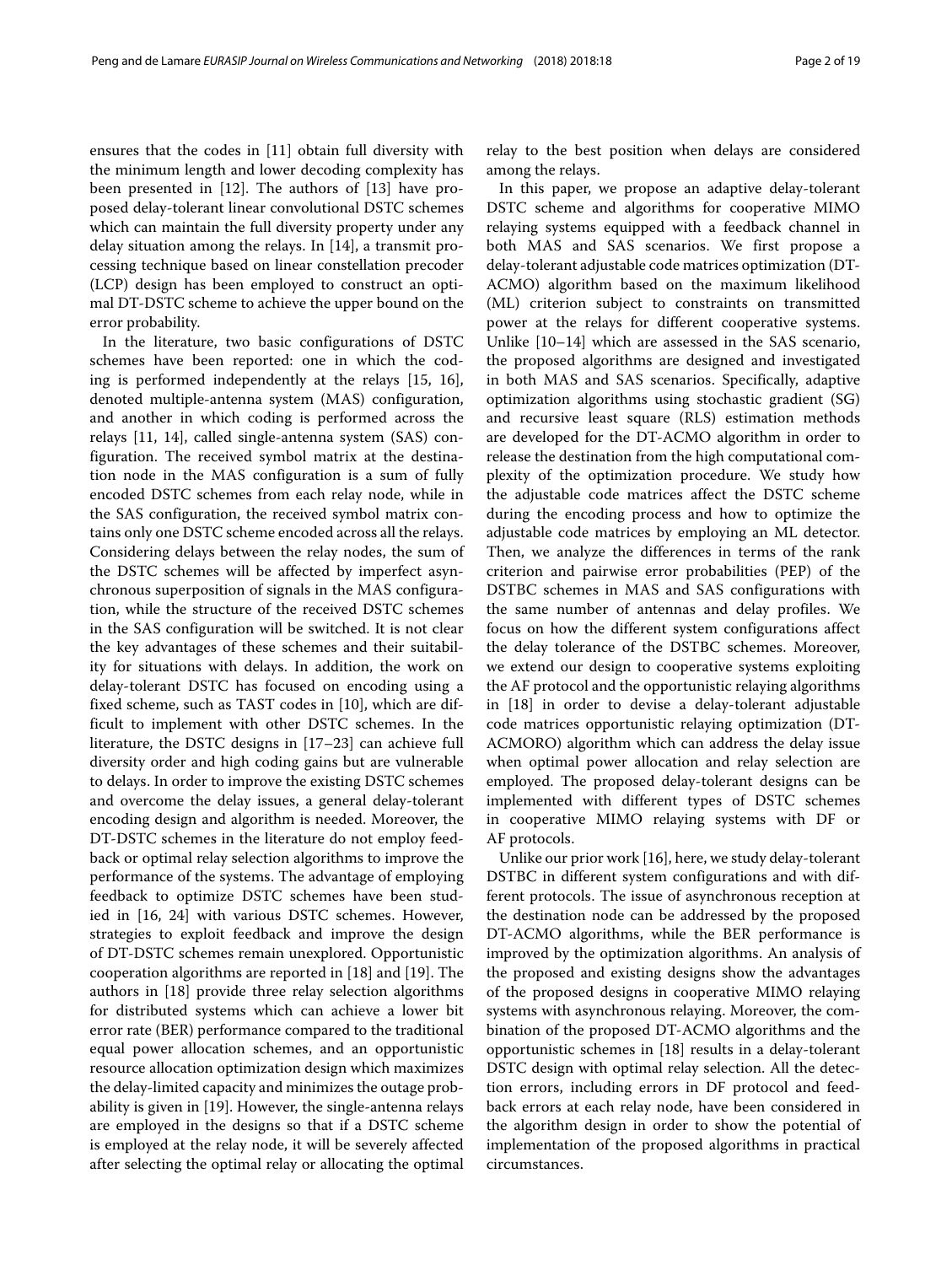The paper is organized as follows. Section [2](#page-2-0) describes the two-hop cooperative MIMO systems with multiple relays considered in this work, the DF strategy, and the DSTC configurations. In Section [3,](#page-4-0) the proposed DT-DSTC scheme and optimization algorithms for the adjustable code matrix are presented. The proposed DT-ACMO algorithm is extended to the AF protocol and combined with the opportunistic relaying algorithms in Section [4.](#page-8-0) The rank criterion and the PEP of the delayed DSTBC schemes employed in these two types of systems are analyzed in Section [5.](#page-9-0) The results of the simulations are given in Section [6.](#page-13-0) Section [7](#page-16-0) gives the conclusions of the work.

Notation: the italic, the bold lowercase, and the bold uppercase letters denote scalars, vectors, and matrices, respectively. The operator  $E[\cdot]$  stands for expected value, and  $\parallel X \parallel_F = \sqrt{\text{Tr}(X^H \cdot X)} = \sqrt{\text{Tr}(X \cdot X^H)}$  is the Frobenius norm. Tr( $\cdot$ ) stands for the trace of a matrix, and  $(\cdot)^\dagger$ for pseudo-inverse. The  $N \times N$  identity matrix is written as  $I_N$ .

# <span id="page-2-0"></span>**2 Cooperative MIMO system model**

We consider a cooperative communication system, which consists of one source node, *nr* relay nodes (Relay 1, Relay 2, ..., Relay  $n_r$ ), a feedback channel, and one destination node as shown in Fig. [1.](#page-2-1) For simplicity, the source and the destination employ *N* antennas and can either transmit or receive at one time even though the destination could employ more than *N* antennas. The number of antennas at the relays is set to *B*. We consider two types of system configurations in this paper: one is the MAS configuration which employs relay nodes with  $B = N$  antennas, and another one is the SAS configuration which employs relay

nodes with  $B = 1$  antenna. Other hybrid configurations might also be considered with an arbitrary distribution of antennas. As mentioned in the previous section, MAS obtains a sum of the fully encoded DSTC schemes at the destination and SAS obtains one full DSTC scheme at the destination. The diversity order of MAS and SAS with the same number of distributed antenna elements is the same; however, their delay tolerance is different as shown in Section [5.](#page-9-0) A delay profile which is given by  $\mathbf{\Delta} = [\delta_1, \delta_2, ..., \delta_{n_r}]$ , where  $\delta_k$  denotes the relative delay of the signal received from the *k*th relay node as a reference to the earliest received relay signal. The maximum relative delay is denoted as  $\delta_{\text{max}}$ . Assumptions are considered as follows:

- 1.  $0 \leq \delta_1 \leq \delta_2 \leq ... \leq \delta_{\text{max}}$ .
- 2. The source and the relay nodes do not know the delay profile  $\Delta$ . However, the destination node knows **∆** perfectly. In practice, a designer can set **∆** as an upper bound obtained by experimentation.
- 3. The destination node knows the channels between the relays and the destination perfectly, and the relays know the channels between the source node and themselves perfectly.
- 4. The DSTC scheme used for the two system models is the same in order to provide a fair comparison.
- 5. The feedback channel is error-free and delay-free for simplicity.

We consider only one user at the source node in our system that operates in a spatial multiplexing configuration. Let *s*[*i*] denotes the transmitted information symbol vector at the source node, which contains *N* parameters,

<span id="page-2-1"></span>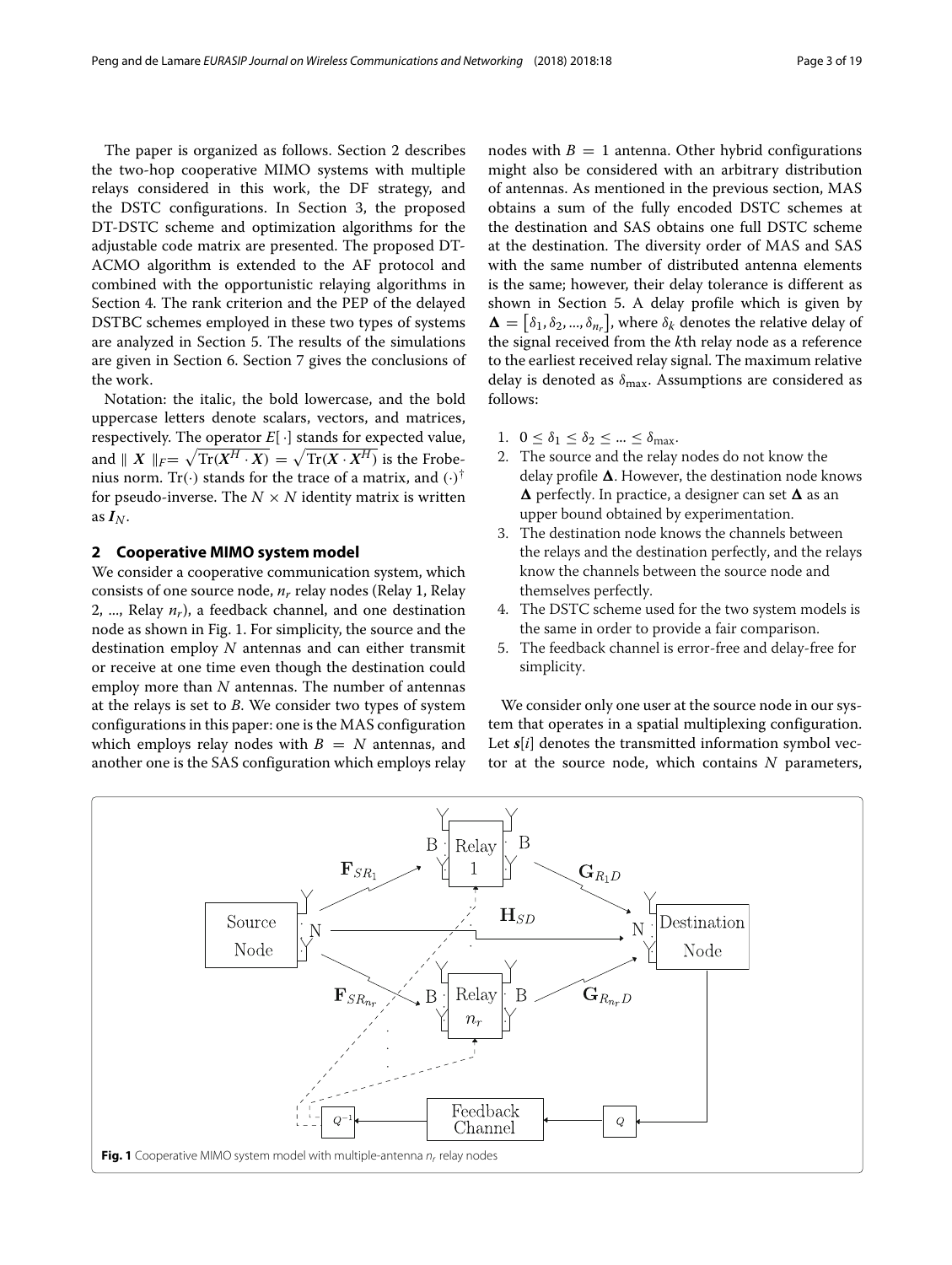$s[i] = [s_1[i], s_2[i], \ldots, s_N[i]$ , and has a covariance matrix  $E[s[i] s<sup>H</sup>[i]] = \sigma_s^2 \mathbf{I}_N$ , where  $\sigma_s^2$  denotes the signal power. The source node broadcasts  $s[i]$  to  $n_r$  relay nodes as well as to the destination in the first hop. After the reception, each relay performs detection and subsequently encodes the data. Alternatively, the relays can employ cyclic redundancy check (CRC), which allows the relay node to know if the detection is successful, and automatic repeat request (ARQ) schemes.

By employing the DF protocol, the received symbols are re-encoded at each relay node prior to transmission to the destination node in the second hop. We first consider the *k*th relay node in MAS which employs relays with multiple antennas, and the  $N \times 1$  signal vector  $s[i]$  will be re-encoded by an *N* × *T* DSTC coding scheme, where *T* refers to the number of time slots. The  $N \times T$  DSTC coding scheme is multiplied by an  $N \times N$  adjustable code matrix  $\Phi_k[i]$  generated randomly [\[15\]](#page-17-13). The relationship between the *k*th relay and the destination is described by

$$
R_{R_k D_{\text{MAS}}}[i] = G_{R_k D_{\text{MAS}}}[i] \, \Phi_{k_{\text{MAS}}}[i] \, M_{R_k D_{\text{MAS}}}[i] + N_{R_k D}[i],\tag{1}
$$

where  $G^{\mathbf{\Delta}}_{R_k D_\mathrm{MAS}}[i]$  denotes the  $(\delta_\mathrm{max} + T) \times N$  delayed version of the channel matrix between the *k*th relay node and the destination node and  $M_{R_kD_{\text{MAS}}}[i]$  is the  $N \times T$ DSTC scheme.  $N_{R_bD}[i]$  stands for the noise matrix at the destination with entries of additive white Gaussian noise (AWGN) with zero mean and variance  $\sigma_d^2$ . The ( $\delta_{\text{max}}$  +  $T \times N$  received symbol matrix  $R_{R_kD_{\text{MAS}}}[\tilde{i}]$  in [\(1\)](#page-3-0) can be written as an  $N(\delta_{\text{max}} + T) \times 1$  vector  $r_{R_kD_{\text{MAS}}}[i]$  using equivalent channel and code matrices that is given by

$$
r_{R_k D_{\text{MAS}}}[i] = \Delta_k \Phi_{eq_{k_{\text{MAS}}}}[i] G_{eq_{k_{\text{MAS}}}}[i] \tilde{s}[i] + n_{R_k D}[i],
$$
\n(2)

where the  $N(\delta_{\text{max}} + T) \times NT$  delay profile matrix  $\mathbf{\Delta}_k =$  $[$  **0**<sub> $\delta_k$ ×*N*</sub>;  $I_N$ ; **0** $(\delta_{\max}-\delta_k)$ ×*N*] at the *k*th relay nodes is considered. The block diagonal  $NT \times NT$  matrix  $\Phi_{eq_{k\text{MAS}}}[i]$ denotes the equivalent adjustable code matrix, and the  $NT \times N$  matrix  $G_{eq_{k_{\text{MAS}}}}[i]$  stands for the equivalent channel matrix which is the combination of the DSTC scheme  $M_{R_kD_{\text{MAS}}}[i]$  in [\(1\)](#page-3-0) and the channel matrix  $G_{R_kD_{\text{MAS}}}[i]$ . The  $N \times 1$  vector  $\tilde{s}[i]$  stands for the data processed by the relay node with the DF protocol whereas the  $N(\delta_{\text{max}} + T) \times 1$ vector  $n_{R_kD}[i]$  generated at the destination node contains noise samples.

The first hop in SAS is similar to that in MAS: the relays perform detection and encode the data symbols. The only difference between SAS and MAS is the DSTC encoding process. At the *k*th relay node in SAS, a 1 × *N* code vector  $m_k(s)$  is assigned which denotes the *k*th row in the  $N \times N$ DSTC scheme matrix  $M_{R_kD_{\text{SAS}}}[i]$ . The DSTC code matrix will be multiplied by a  $1 \times N$  adjustable code vector  $\boldsymbol{\phi}_k[i]$ 

before the second hop. The signal matrix sent from the *k*th relay node can be described as

<span id="page-3-1"></span>
$$
R_{R_k D_{\text{SAS}}}[i] = g_{R_k D_{\text{SAS}}}^{\Delta}[i] \left( \phi_{k_{\text{SAS}}}[i] \cdot M_{R_k D_{\text{SAS}}}[i] \right) + N_{R_k D}[i],
$$
\n(3)

where  $g_{R_kD_{\rm SAS}}^{\bf\Delta}[i]$  denotes the  $(\delta_{\rm max}+T)\times 1$  delayed version of the channel vector between the *k*th relay node and the destination and  $N_{R_kD}[i]$  stands for the noise matrix whose samples have zero mean and variance  $\sigma_d^2$ . The  $(\delta_{\text{max}} + T) \times N$  received symbol matrix  $R_{R_kD_{\text{SAS}}}[i]$  in [\(3\)](#page-3-1) can be expressed using equivalent matrices and rewritten as an  $N(\delta_{\text{max}} + T) \times 1$  vector  $r_{R_kD_{\text{SAS}}}[i]$  given by

<span id="page-3-3"></span>
$$
r_{R_k D_{\text{SAS}}}[i] = \Delta_k G_{eq_{k\text{SAS}}}[i] \Phi_{eq_{k\text{SAS}}} [i] \tilde{s}[i] + n_{R_k D}[i], \quad (4)
$$

where the block diagonal  $N \times N$  matrix  $\Phi_{eq_{kSAS}}[i]$  denotes the diagonal equivalent adjustable code matrix and the block diagonal  $NT \times N$  matrix  $G_{eq_{k_{SAS}}}[i]$  stands for the equivalent channel matrix. The  $N(\delta_{\text{max}} + T) \times 1$  equivalent noise vector  $n_{R_kD}[i]$  generated at the destination node contains the noise parameters.

<span id="page-3-0"></span>The use of an adjustable code matrix or a randomized matrix  $\mathbf{\Phi}_{eq_k}[i]$  which achieves the full diversity order and provides a lower error probability has been studied in [\[15\]](#page-17-13). The uniform sphere randomized matrix which achieves the lowest BER of the analyzed schemes and contains elements that are uniformly distributed on the surface of a complex hyper-sphere of radius  $\rho$  is used in our system. The proposed adaptive algorithms detailed in the next section optimize the code matrices employed at the relay nodes in order to achieve a lower BER. At the destination node, the adjustable code matrices are normalized and then transmitted back to the relay nodes so that no increase in the energy is introduced at the relay nodes and the comparison between different schemes is fair.

<span id="page-3-2"></span>After rewriting the received vectors in [\(2\)](#page-3-2) and [\(4\)](#page-3-3), we can consider the received symbol vector at the destination node as an  $N(T + \delta_{\text{max}} + 1) \times 1$  vector. Therefore, the received symbol vector for MAS and SAS can be written respectively as

<span id="page-3-4"></span>
$$
r_{\text{MAS}}[i] = \left[ \frac{H_{SD}[i]}{\sum_{k=1}^{n_r} \Delta_k \Phi_{eq_{k_{\text{MAS}}}}[i] G_{eq_{k_{\text{MAS}}}}[i] } \right] \tilde{s}[i] + \left[ \frac{n_{SD}[i]}{n_{RD}[i]} \right] = H_{\text{MAS}}[i] \tilde{s}[i] + n_D[i], \tag{5}
$$

and

$$
r_{\text{SAS}}[i] = \left[\begin{array}{c} H_{\text{SD}}[i] \\ \sum_{k=1}^{n_r} \Delta_k G_{eq_{k_{\text{SAS}}}}[i] \Phi_{eq_{k_{\text{SAS}}}}[i] \end{array}\right] \tilde{s}[i] + \left[\begin{array}{c} n_{\text{SD}}[i] \\ n_{\text{SD}}[i] \end{array}\right] = H_{\text{SAS}}[i] \tilde{s}[i] + n_D[i], \tag{6}
$$

where  $H_{SD}[i]$  denotes the channel matrix between the source and the destination and the  $N(\delta_{\text{max}} + T + 1) \times N$ matrices  $H[i]$  in MAS and SAS denote the channel gain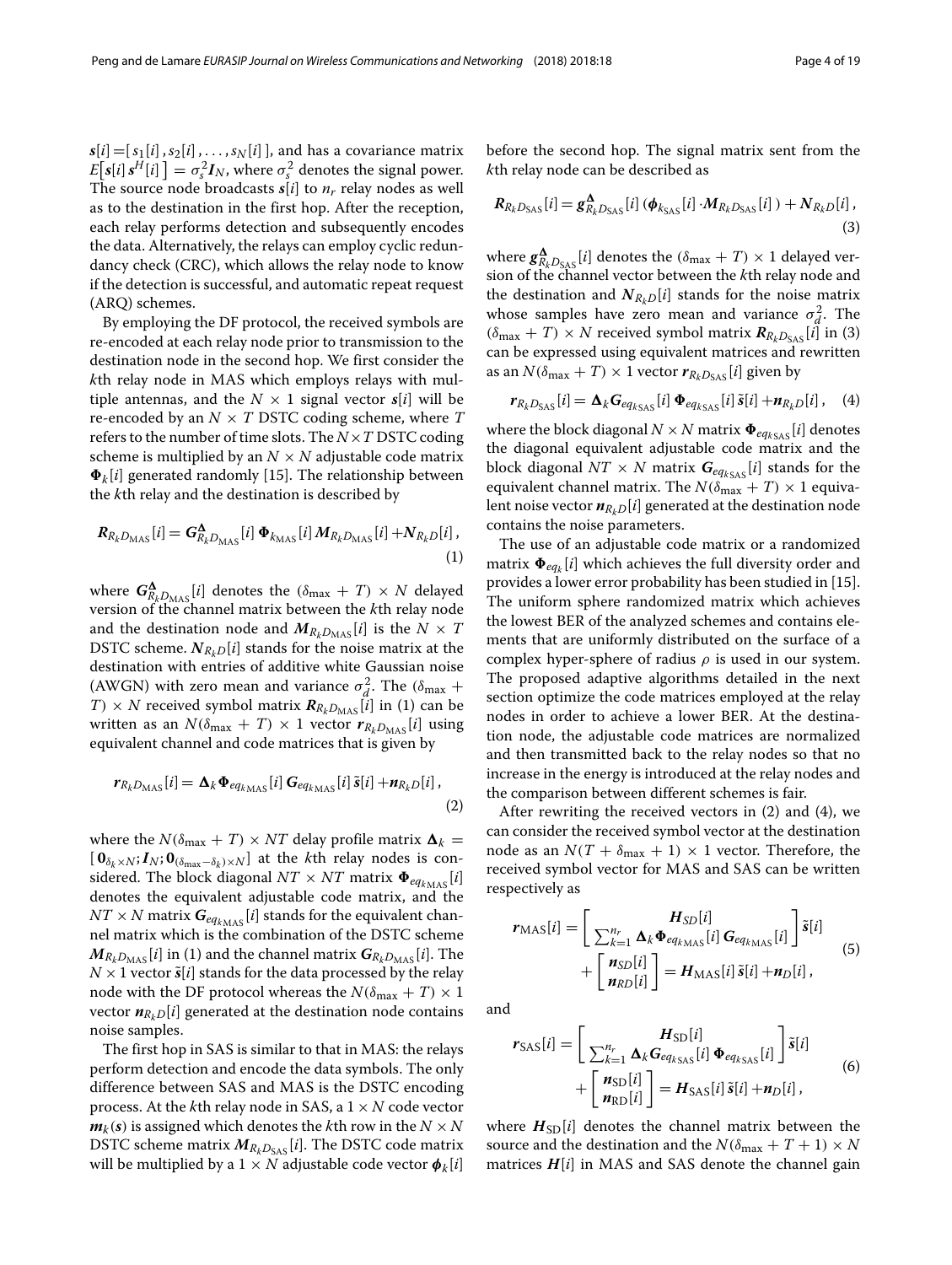matrix of all the links in the network. We assume that the coefficients in all channel matrices are independent and remain constant over the transmission. The  $N(\delta_{\text{max}} +$  $T + 1$ ) × *N* noise vector  $n_D[i]$  contains the equivalent received noise vector at the destination, which can be modeled as complex Gaussian random variables with zero mean and variance  $\sigma_d^2$ . The system considered here needs a feedback channel for transmitting the optimized code matrices and the information of the optimal relay node back to the relays. We have studied the effect of using a binary symmetric channel (BSC) as the feedback channel in [\[16\]](#page-17-14) and concluded that imperfect feedback channel with different error probabilities and different numbers of bits in quantization lead to different detection errors in the optimized code matrices at the relays and also cause degradation of the BER performance at the destination.

# <span id="page-4-0"></span>**3 Delay-tolerant adjustable code matrix optimization for delayed DSTC schemes**

In this section, we propose a delay-tolerant adjustable code matrix optimization (DT-ACMO) strategy which employs an ML receiver at the destination for designing DSTC schemes in both MAS and SAS configurations. Adaptive RLS and SG algorithms [\[25\]](#page-18-0) for determining the parameters of the adjustable code matrix with reduced computational complexity are also devised. The DSTC scheme encoded at each relay node employs an ML-based adjustable code matrix, which is computed at the destination node and obtained by a feedback channel in order to process the data symbols prior to transmission to the destination. We assume that the functions used in the optimization problems in this section are continuously differentiable and the proof is given in Section [5.](#page-9-0) It is worth to mention that the code matrices will be sent back to the relays through a feedback channel after the optimization and they are only used at the relays so the direct link from the source node to the destination node is not considered for simplicity.

# **3.1 DT-ACMO algorithm for MAS**

The ML criterion is employed for optimizing the adjustable code matrices and performing symbol detection in the DT-ACMO algorithm, which is equivalent to a least squares (LS) criterion in this case. An  $N \times D$  matrix *S* is stored at the destination which contains all the possible combinations of the transmitted symbol vectors. The constrained ML optimization problem can be written as

$$
\begin{aligned}\n\left[\hat{\mathbf{s}}[i], \hat{\mathbf{\Phi}}_{eq_{k_{\text{MAS}}}}[i]\right] &= \underset{\mathbf{s}[i], \mathbf{\Phi}_{eq_{k_{\text{MAS}}}}[i]}{\operatorname{argmin}} \|\mathbf{r}_{\text{MAS}}[i] - \hat{\mathbf{r}}_{\text{MAS}}[i]\|^2, \\
\text{s.t.} \sum_{k=1}^{n_r} \operatorname{Tr}\left(\mathbf{\Phi}_{eq_{k_{\text{MAS}}}}[i]\,\mathbf{\Phi}_{eq_{k_{\text{MAS}}}}^H[i]\right) &\leq \operatorname{P}_{\text{R}}, \text{ for } d = 1, 2, \dots, D,\n\end{aligned} \tag{7}
$$

where  $\hat{r}_{\text{MAS}}[i] = \sum_{k=1}^{n_r} \Phi_{eq_{k_{\text{MAS}}}}^{\Delta}[i] G_{eq_{k_{\text{MAS}}}}[i] s_d[i]$  denotes the received symbol vector without noise which is determined by substituting the *d*th column of *S* into [\(7\)](#page-4-1) and  $\pmb{\Phi}^{\pmb{\Delta}}_{eq_{k_{\text{MAS}}}}[i]$  denotes the  $N(\delta_{\text{max}} + T) \times NT$  delayed adjustable code matrix at the *k*th relay node. As mentioned in [\[16\]](#page-17-14), the optimization algorithm contains a discrete part which refers to theML detection and a continuous part which refers to the optimization of the adjustable code matrix. The detection and the optimization are implemented separately in this work. Joint detection and estimation procedures can benefit the optimization of the code and result in improved performance, but the computational complexity increases [\[26,](#page-18-1) [27\]](#page-18-2). As a result, other detectors such as MMSE [\[28,](#page-18-3) [29\]](#page-18-4) and sphere decoders [\[30,](#page-18-5) [31\]](#page-18-6) can be used in the detection part in order to reduce the computational complexity. The ML optimization problem for determining the transmitted symbol vector in [\(7\)](#page-4-1) is given by

<span id="page-4-2"></span>
$$
\hat{s}[i] = \underset{s_d \in S}{\text{argmin}} \left\| r_{\text{MAS}}[i] - \sum_{k=1}^{n_r} \Phi_{eq_{k_{\text{MAS}}}}^{\Delta}[i] \, G_{eq_{k_{\text{MAS}}}}[i] \, s_d \right\|^2,
$$
\n(8)

where *s<sup>d</sup>* stands for the *d*th column of *S*. By substituting each column in *S* into [\(8\)](#page-4-2) to search the most likely transmitted symbol vector  $\hat{s}[i]$  according to the ML detection, we can then calculate the optimal adjustable code matrix  $\Phi^\mathbf{A}_{eq_{k_{\text{MAS}}}}[i]$ . The Lagrangian expression of the optimization problem in [\(7\)](#page-4-1) is given by

<span id="page-4-3"></span>
$$
\mathcal{L} = \left\| \mathbf{r}_{\text{MAS}}[i] - \sum_{k=1}^{n_r} \boldsymbol{\Phi}_{eq_{k_{\text{MAS}}}}^{\Delta}[i] \, \boldsymbol{G}_{eq_{k_{\text{MAS}}}}[i] \, \hat{\boldsymbol{s}}[i] \right\|^2
$$

$$
+ \gamma \left( \sum_{k=1}^{n_r} \text{Tr} \left( \boldsymbol{\Phi}_{eq_{k_{\text{MAS}}}}[i] \, \boldsymbol{\Phi}_{eq_{k_{\text{MAS}}}}^H[i] \right) - P_R \right), \tag{9}
$$

and by taking the instantaneous gradient of  $L$  with respect to the code matrix  $\left(\bm{\Phi}_{eq_{k_{\text{MAS}}}}^{\bm{\Delta}}[i]\right)^{*}$  we can obtain

$$
\nabla \mathcal{L}_{\left(\Phi_{eq_{k_{\rm MAS}}}^{\Delta}[i]\right)^{*}} = -r_{\rm MAS}[i] \hat{s}^{H}[i] G_{eq_{k_{\rm MAS}}}^{H}[i]
$$
  
+ 
$$
\sum_{l=1,l\neq k}^{n_r} \Phi_{eq_{l_{\rm MAS}}}^{\Delta}[i] G_{eq_{l_{\rm MAS}}} [i] \hat{s}[i] \hat{s}^{H}[i] G_{eq_{k_{\rm MAS}}}^{H}[i]
$$
  
+ 
$$
\Phi_{eq_{k_{\rm MAS}}}^{\Delta}[i] G_{eq_{k_{\rm MAS}}} [i] \hat{s}[i] \hat{s}^{H}[i] G_{eq_{k_{\rm MAS}}}^{H}[i]
$$
  
= 
$$
(r_{l_{\rm MAS}}[i] - r_{\rm MAS}[i]) \hat{s}^{H}[i] G_{eq_{k_{\rm MAS}}}^{H}[i]
$$
  
+ 
$$
\Phi_{eq_{k_{\rm MAS}}}^{\Delta}[i] G_{eq_{k_{\rm MAS}}} [i] \hat{s}[i] \hat{s}^{H}[i] G_{eq_{k_{\rm MAS}}}^{H}[i]
$$
  
+ 
$$
\Phi_{eq_{k_{\rm MAS}}}^{\Delta}[i] G_{eq_{k_{\rm MAS}}} [i] \hat{s}[i] \hat{s}^{H}[i] G_{eq_{k_{\rm MAS}}}^{H}[i]
$$
  
(10)

<span id="page-4-1"></span>where  $r_{l_{\text{MAS}}}[i] = \sum_{l=1, l \neq k}^{n_r} \Phi_{eq_{l_{\text{MAS}}}}^{\Delta}[i] G_{eq_{l_{\text{MAS}}}}[i] \hat{s}[i]$  stands for the received vector without the desired code matrix. The optimal code matrix  $\hat{\Phi}^{\Delta}_{eq_{k_{\rm MAS}}}[i]$  requires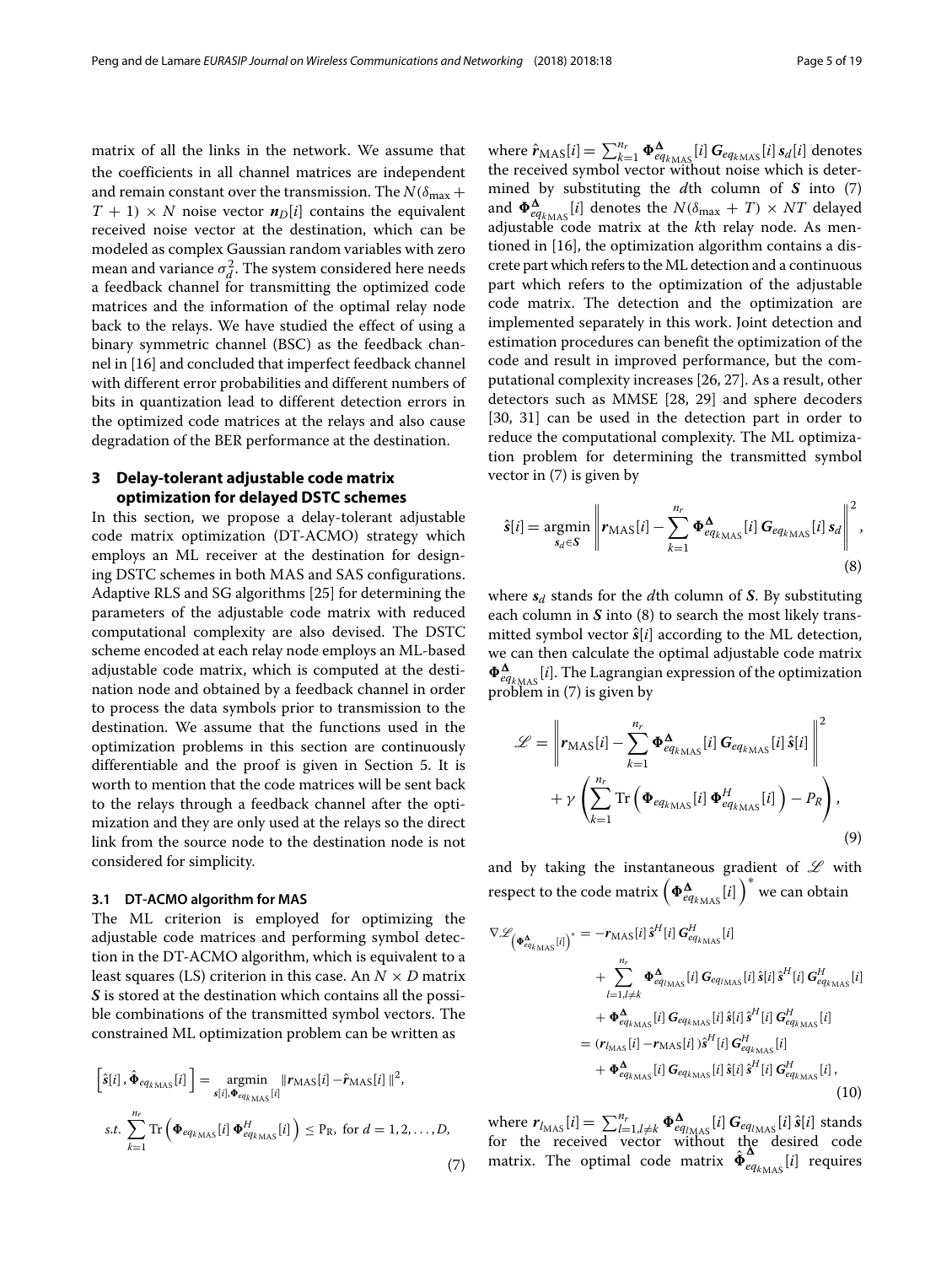$\nabla \mathscr{L}_{\left(\boldsymbol{\Phi}_{eq_{k\text{MAS}}^{^{\boldsymbol{\Delta}}}[i]\right)^{*}}\ \, =\ \, 0$  and the optimal adjustable code matrix is given by

<span id="page-5-0"></span>
$$
\Phi_{eq_{k_{\rm MAS}}^{A}}^{A}[i] = (r_{\rm MAS}[i] - r_{l_{\rm MAS}}[i])\hat{s}^{H}[i] G_{eq_{k_{\rm MAS}}^{H}[i]}^{H} \tag{11}
$$
\n
$$
\left(G_{eq_{k_{\rm MAS}}[i]}\hat{s}[i]\hat{s}^{H}[i] G_{eq_{k_{\rm MAS}}^{H}[i]}^{H} \right)^{\dagger}.
$$

Note that the last term related to the power constraint in [\(9\)](#page-4-3) is not considered during the optimization in [\(11\)](#page-5-0) which is due to the high computational complexity of calculating the value of  $\gamma$ . The power constraint can be achieved by the normalization procedure described by

$$
\Phi_{eq_{k_{\rm MAS}}}^{\Delta}[i] = \frac{\sqrt{\mathrm{P_R}} \Phi_{eq_{k_{\rm MAS}}}^{\Delta}[i]}{\sqrt{\sum_{k=1}^{n_{r}} \mathrm{Tr} \left(\Phi_{eq_{k_{\rm MAS}}}^{\Delta}[i] \left(\Phi_{eq_{k_{\rm MAS}}}^{\Delta}[i]\right)^{H}\right)}}.
$$
\n(12)

We also note that the algorithm presented in  $(9)$ – $(12)$ belongs to the class of stochastic gradient algorithms [\[32\]](#page-18-7), which employ instantaneous values of the gradient. Therefore, the learning of the proposed approach suffers from noisy estimates and often exhibits some excess mean squared error in relation to the optimal MMSE solution.

#### *3.1.1 RLS code matrix estimation algorithm*

The RLS estimation algorithm for the code matrix  $\Phi^\mathbf{A}_{eq_{k_{\rm MAS}}}[i]$  is derived in this subsection. The superior convergence behavior of LS type algorithms when the size of the adjustable code matrix is large is the reason for its utilization. The computational complexity is reduced from cubic to square by employing the RLS algorithm.

In order to derive an RLS algorithm to compute  $\hat{\Phi}^{\bf A}_{eq_{k_{\rm MAS}}}[i]$ , the optimization problem is given by

$$
\hat{\Phi}_{eq_{k_{\text{MAS}}}}^{\Delta}[i] = \underset{\Phi_{eq_{k_{\text{MAS}}}}^{\Delta}[i] = 1}{\operatorname{argmin}} \sum_{j=1}^{i} \lambda^{i-n} \|r_{\text{MAS}}[n] - \hat{r}_{\text{MAS}}[i] \|^{2},
$$
\n
$$
s.t. \sum_{k=1}^{n_r} \operatorname{Tr} \left( \Phi_{eq_{k_{\text{MAS}}}}^{\Delta}[i] \left( \Phi_{eq_{k_{\text{MAS}}}}^{\Delta}[i] \right)^{H}[i] \right) \leq P_{\text{R}},
$$
\n(13)

where  $\lambda$  stands for the forgetting factor. By expanding the right-hand side of [\(13\)](#page-5-2), taking the gradient with respect to  $\left(\bm{\Phi}_{eq_{k_{\text{MAS}}}}^{\bm{\Delta}}[i]\right)^*$  and equating the terms to zero, we obtain

$$
\Phi_{eq_{k_{\text{MAS}}}}^{\Delta}[i] = \left( \sum_{n=1}^{i} \lambda^{i-n} r_{e_{\text{MAS}}}[n] \, r_{k_{\text{MAS}}}^{H}[n] \right) \times \left( \sum_{i=1}^{n} \lambda^{i-n} r_{k_{\text{MAS}}}[n] \, r_{k_{\text{MAS}}}^{H}[n] \right)^{-1}, \tag{14}
$$

where the  $N(\lambda_{\text{max}} + T) \times 1$  vector  $r_{\text{e}_{\text{MAS}}}[n] =$  $\mathbf{\Delta}_k \mathbf{\Phi}_{eq_{k_{\text{MAS}}}}[i]$   $\mathbf{G}_{eq_{k_{\text{MAS}}}}[i]$   $s[i]$  and  $\mathbf{r}_{k_{\text{MAS}}}[n] = \mathbf{G}_{eq_{k_{\text{MAS}}}}[i]$   $s[i]$ . The power constraint is not considered in the derivation but is enforced by the normalization strategy after the optimization. We can define

$$
\Psi[i] = \sum_{n=1}^{i} \lambda^{i-n} r_{k_{\text{MAS}}}[n] \, r_{k_{\text{MAS}}}^H[n] = \lambda \Psi[i-1] + r_{k_{\text{MAS}}}[n] \, r_{k_{\text{MAS}}}^H[n],
$$
\n(15)

<span id="page-5-4"></span><span id="page-5-1"></span>and

$$
Z[i] = \sum_{n=1}^{i} \lambda^{i-n} r_{e_{\text{MAS}}} [n] \, r_{k_{\text{MAS}}}^H[n] = \lambda Z[i-1] + r_{e_{\text{MAS}}} [n] \, r_{k_{\text{MAS}}}^H[n],
$$
\n(16)

so that we can rewrite [\(14\)](#page-5-3) as

<span id="page-5-6"></span>
$$
\Phi_{eq_{k_{\rm MAS}}}^{\Delta}[i] = Z[i] \Psi^{-1}[i]. \tag{17}
$$

By employing the matrix inversion lemma in [\[33\]](#page-18-8), we can obtain

<span id="page-5-5"></span>
$$
\Psi^{-1}[i] = \lambda^{-1} \Psi^{-1}[i-1] - \lambda^{-1} k[i] r_{k_{\text{MAS}}}^H[i] \Psi^{-1}[i-1],
$$
\n(18)

where  $\bm{k}[i] = \left(\lambda^{-1}\bm{\Psi}^{-1}[\ i-1]\,\bm{r}_{k_{\text{MAS}}} [i]\,\right)/\left(1+\lambda^{-1}\bm{r}_{k_{\text{MAS}}}^H[i]\right)$  $\Psi^{-1}[\,i-1]\,r_{k_{\text{MAS}}}[i]\,\Big).$  We define  $P[i]=\,\Psi^{-1}[i]$  and sub-stitute [\(16\)](#page-5-4) and [\(18\)](#page-5-5) into [\(17\)](#page-5-6) to obtain the expression of the code matrix which is given by

<span id="page-5-7"></span><span id="page-5-2"></span>
$$
\Phi_{eq_{k_{\text{MAS}}}}^{\Delta}[i] = \lambda Z[i-1] P[i] + r_{e_{\text{MAS}}}[i] r_{k_{\text{MAS}}}^{H}[i] P[i]
$$
\n
$$
= Z[i-1] P[i-1] + Z[i-1] k[i] r_{k_{\text{MAS}}}^{H}[i]
$$
\n
$$
P[i-1] + r_{e_{\text{MAS}}}[i] r_{k_{\text{MAS}}}^{H}[i] P[i]
$$
\n
$$
= \Phi_{eq_{k_{\text{MAS}}}}^{\Delta}[i-1] + \lambda^{-1} (r_{e_{\text{MAS}}}[i] - Z[i-1] k[i])
$$
\n
$$
r_{k_{\text{MAS}}}^{H}[i] P[i-1].
$$
\n(19)

As mentioned before, a normalization procedure after [\(19\)](#page-5-7) is applied in order to maintain the energy of the relayed data. Table [1](#page-6-0) shows a summary of the DT-ACMO RLS algorithm.

# <span id="page-5-3"></span>*3.1.2 SG code matrix estimation algorithm*

The SG estimation algorithm for the code matrix  $\Phi_{eq_{k_{\text{MAS}}}}^{\Delta}[i]$  is derived in this section. As shown in [\(11\)](#page-5-0), the inversion of the matrices is required and the computational complexity will be increased by employing a large number of relay nodes or number of antennas.

By taking the instantaneous gradient term of the Lagrangian expression derived in [\(9\)](#page-4-3) with respect to the adjustable code matrix results in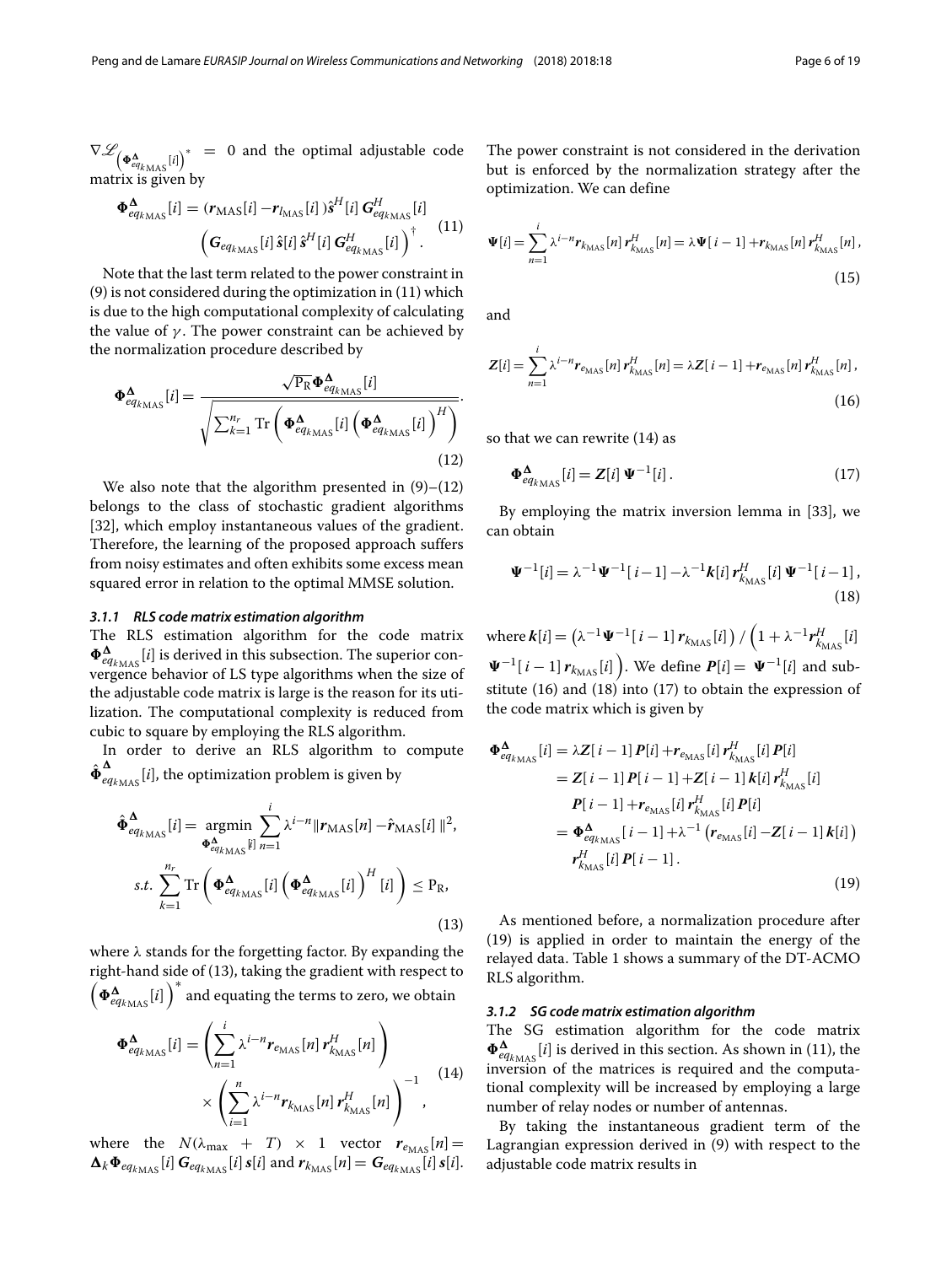<span id="page-6-1"></span>
$$
\nabla \mathcal{L}_{\left(\boldsymbol{\Phi}_{eq_{k_{\text{MAX}}}}^{A}[i]\right)^{*}} = \nabla \left(r_{\text{MAX}}[i] - \sum_{k=1}^{n_{r}} \boldsymbol{\Phi}_{eq_{k_{\text{MAX}}}}^{A}[i] \boldsymbol{G}_{eq_{k_{\text{MAX}}}}[i] \hat{\boldsymbol{s}}[i] \right)_{\left(\boldsymbol{\Phi}_{eq_{k_{\text{MAX}}}}^{A}[i]\right)^{*}}^{H} \boldsymbol{r}_{e}[i] = -\hat{\boldsymbol{s}}^{H}[i] \boldsymbol{G}_{eq_{k_{\text{MAX}}}}^{H}[i] \boldsymbol{r}_{e}[i], \tag{20}
$$

where  $r_e[i] = r_{\text{MAS}}[i] - \sum_{k=1}^{n_r} \Phi_{eq_{k_{\text{MAS}}}}^{\Delta}[i] G_{eq_{k_{\text{MAS}}}}[i] \hat{s}[i]$ stands for the error vector. After we obtain [\(20\)](#page-6-1), the proposed SG algorithm can be obtained by introducing a step size into a gradient optimization algorithm to update the result until the convergence is reached. The DT-ACMO SG algorithm is given by

<span id="page-6-2"></span>
$$
\Phi_{eq_{k_{\rm MAS}}}^{\Delta}[i+1] = \Phi_{eq_{k_{\rm MAS}}}^{\Delta}[i] + \beta \left(\hat{s}^{H}[i] G_{eq_{k_{\rm MAS}}}^{H}[i] \, r_e[i] \right),\tag{21}
$$

where  $\beta$  denotes the step size in the recursion.

The energy of transmitted data processed by the code matrices in [\(21\)](#page-6-2) will be increased with the processing of the adaptive algorithm, which will contribute to the reduction of the error probability. The normalization of the code matrix expressed in [\(12\)](#page-5-1) is applied to ensure that the energy is not increased and for a fair comparison among the analyzed DSTC schemes. A summary of the DT-ACMO SG algorithm is given in Table [2.](#page-6-3)

# **3.2 DT-ACMO algorithm for SAS**

The main difference of the DT-ACMO algorithm in SAS compared with that in MAS is the computational complexity which is related to the dimensions of the adjustable code matrices used at the relays. If we assume that the samples of the data received by the antennas used at the relays are independent and identically distributed (i.i.d) and consider the relay nodes as one unit transmitter, the

**Table 1** Summary of the DT-ACMO RLS algorithm

<span id="page-6-0"></span>

| <b>Table T</b> Summary of the DT-ACMO RES algorithm |                                                                                                                                                                                                                                                                                             |  |
|-----------------------------------------------------|---------------------------------------------------------------------------------------------------------------------------------------------------------------------------------------------------------------------------------------------------------------------------------------------|--|
| 1:                                                  | Initialize: $\boldsymbol{P}[0] = \delta^{-1} \boldsymbol{I}_{N(\lambda_{max}+T) \times N(\lambda_{max}+T)}$                                                                                                                                                                                 |  |
|                                                     | $\mathbf{Z}[0] = \mathbf{I}_{N(\lambda_{max}+\mathcal{I})\times N(\lambda_{max}+\mathcal{I})},$                                                                                                                                                                                             |  |
| 2:                                                  | Generate $\Phi[0]$ randomly with the power constraint                                                                                                                                                                                                                                       |  |
|                                                     | $\text{Tr}\left(\boldsymbol{\Phi}_{eq_{kMAS}}[i]\boldsymbol{\Phi}_{eq_{kMAS}}^{H}[i]\right)\leq P_{R}.$                                                                                                                                                                                     |  |
| 3:                                                  | For each instant of time, i=1, 2, , compute                                                                                                                                                                                                                                                 |  |
| 4:                                                  | $k[i] = \frac{\lambda^{-1} P[i-1] r_{k_{\text{MAS}}} [i]}{1 + \lambda^{-1} r_{k_{\text{RMS}}}^H [j] \Psi^{-1} [i-1] r_{k_{\text{RMS}}} [i]}$                                                                                                                                                |  |
| 5:                                                  | $\Phi_{eq_{kMAS}}^{\Delta}[i] = \Phi_{eq_{kMAS}}^{\Delta}[i-1] + \lambda^{-1}(r_{e_{MAS}}[i] - Z[i-1]K[i])$                                                                                                                                                                                 |  |
|                                                     | $r_{k_{\text{max}}}^{H}$ [i] $P[i-1]$ ,                                                                                                                                                                                                                                                     |  |
| 6:                                                  | Update: $P[i] = \lambda^{-1} P[i - 1] - \lambda^{-1} k[i] r_{k_{\text{max}}}^{H}[i] P[i - 1],$                                                                                                                                                                                              |  |
| 7:                                                  | Update: $\mathbf{Z}[i] = \lambda \mathbf{Z}[i-1] + \mathbf{r}_{\text{EMAS}}[i] \mathbf{r}_{k_{\text{MAS}}}^{H}[i].$                                                                                                                                                                         |  |
| 8:                                                  | $\text{Normalization: } \pmb{\Phi}^{\pmb{\Delta}}_{eq_{kMA5}}[l] = \frac{\sqrt{\mathbb{P}_{\text{R}}}\pmb{\Phi}^{\pmb{\Delta}}_{eq_{kMA5}}[l]}{\sqrt{\sum_{k=1}^{n_{f}}\text{Tr}\Big(\pmb{\Phi}^{\pmb{\Delta}}_{eq_{kMA5}}[l]\Big(\pmb{\Phi}^{\pmb{\Delta}}_{eq_{kMA5}}[l]\Big)^{H}\Big)}}$ |  |

distributed array formed by the relays can be seen as one transmitter with  $n_r$  antennas. The equivalent received vector at the destination is expressed as

<span id="page-6-6"></span>
$$
r_{\text{SAS}}[i] = \sum_{k=1}^{n_r N} \Delta_k G_{eq_{k\text{SAS}}}[i] \Phi_{eq_{k\text{SAS}}}[i] \tilde{s}[i] + n_{\text{RD}}[i], \quad (22)
$$

where the block diagonal  $N \times N$  matrix  $\Phi_{eq_{kSAS}}[i]$  denotes the equivalent adjustable code matrix for the *k*th antenna and the block diagonal  $NT \times N$  matrix  $\boldsymbol{G}_{eq_{kSAS}}[i]$  stands for the equivalent channel matrix combined with the DSTC scheme and the 1 × *N* channel vector between the *k*th antenna and the destination.

According to the ML criterion, the optimization problem can be written as

<span id="page-6-4"></span>
$$
\begin{aligned}\n\left[\hat{s}[i], \hat{\Phi}_{eq_{kSAS}}[i]\right] &= \operatorname*{argmin}_{s[i], \Phi_{eq_{kSAS}}[i]} |r_{SAS}[i]| \\
&\quad - \sum_{k=1}^{n_r N} \Delta_k G_{eq_{kSAS}}[i] \Phi_{eq_{kSAS}}[i] \, s[i] \, s[i] \, \|^{2}, \\
&\text{s.t. } \operatorname{Tr}\left(\Phi_{eq_{kSAS}}[i] \, \Phi_{eq_{kSAS}}^{H}[i]\right) \leq P_{R}, \\
&\text{for } d = 1, 2, ..., D.\n\end{aligned}
$$
\n(23)

After we obtain  $\hat{s}[i]$  by using an ML detector described in the previous section, we can rewrite the Lagrangian expression of [\(23\)](#page-6-4) as

<span id="page-6-5"></span>
$$
\mathcal{L} = \left\| \mathbf{r}_{\text{SAS}}[i] - \sum_{k=1}^{n_r N} \mathbf{\Delta}_k \mathbf{G}_{eq_{k\text{SAS}}} [i] \, \Phi_{eq_{k\text{SAS}}} [i] \, \hat{\mathbf{s}}[i] \right\|^2
$$
  
+  $\lambda \left( \text{Tr} \left( \Phi_{eq_{k\text{SAS}}} [i] \, \Phi_{eq_{k\text{SAS}}}^H [i] \right) - P_R \right),$  (24)

<span id="page-6-3"></span>

|  |  | Table 2 Summary of the DT-ACMO SG algorithm in MAS |  |  |
|--|--|----------------------------------------------------|--|--|
|--|--|----------------------------------------------------|--|--|

1: Generate  $\Phi$  [0] randomly with the power constraint. 2: For each instant of time,  $i=1, 2, \ldots$ , compute 3:  $\nabla \mathscr{L}_{\left(\boldsymbol{\Phi}_{e_{q_{k_{MAS}}}^{K}[i]}\right)^{*}} = -\hat{s}^{\text{H}}[i] \boldsymbol{G}_{e_{q_{k_{MAS}}}^{H}[i] \boldsymbol{r}_{e}[i],$ 4: where  $\boldsymbol{r}_e[i] = \boldsymbol{r}_{\text{MAS}}[i] - \sum_{k=1}^{n_r} \boldsymbol{\Phi}_{eq_{kMAS}}^{\boldsymbol{\Delta}}[i] \boldsymbol{G}_{eq_{kMAS}}[i] \hat{\boldsymbol{s}}[i].$ 5: Update  $\mathbf{\Phi}_{eq_{k_{\text{MAX}}}}^{\mathbf{\Delta}}$  [*i*] by 6:  $\Phi^{\mathbf{A}}_{eq_{kMAS}}[i+1] = \Phi^{\mathbf{A}}_{eq_{kMAS}}[i] + \beta \nabla \mathcal{L}_{(\Phi^{\mathbf{A}}_{eq_{kMAS}}[i])^{*}}$ 7: Normalization:  $\Phi_{eq_{kMAS}}^{\Delta}[l] = \frac{\sqrt{P_R} \Phi_{eq_{kMAS}}^{\Delta}[l]}{\sqrt{\sum_{k=1}^{n_r} \text{Tr} \left(\Phi_{eq_{kMAS}}^{\Delta}[l] \left(\Phi_{eq_{kMAS}}^{\Delta}[l]\right)^H\right)}}$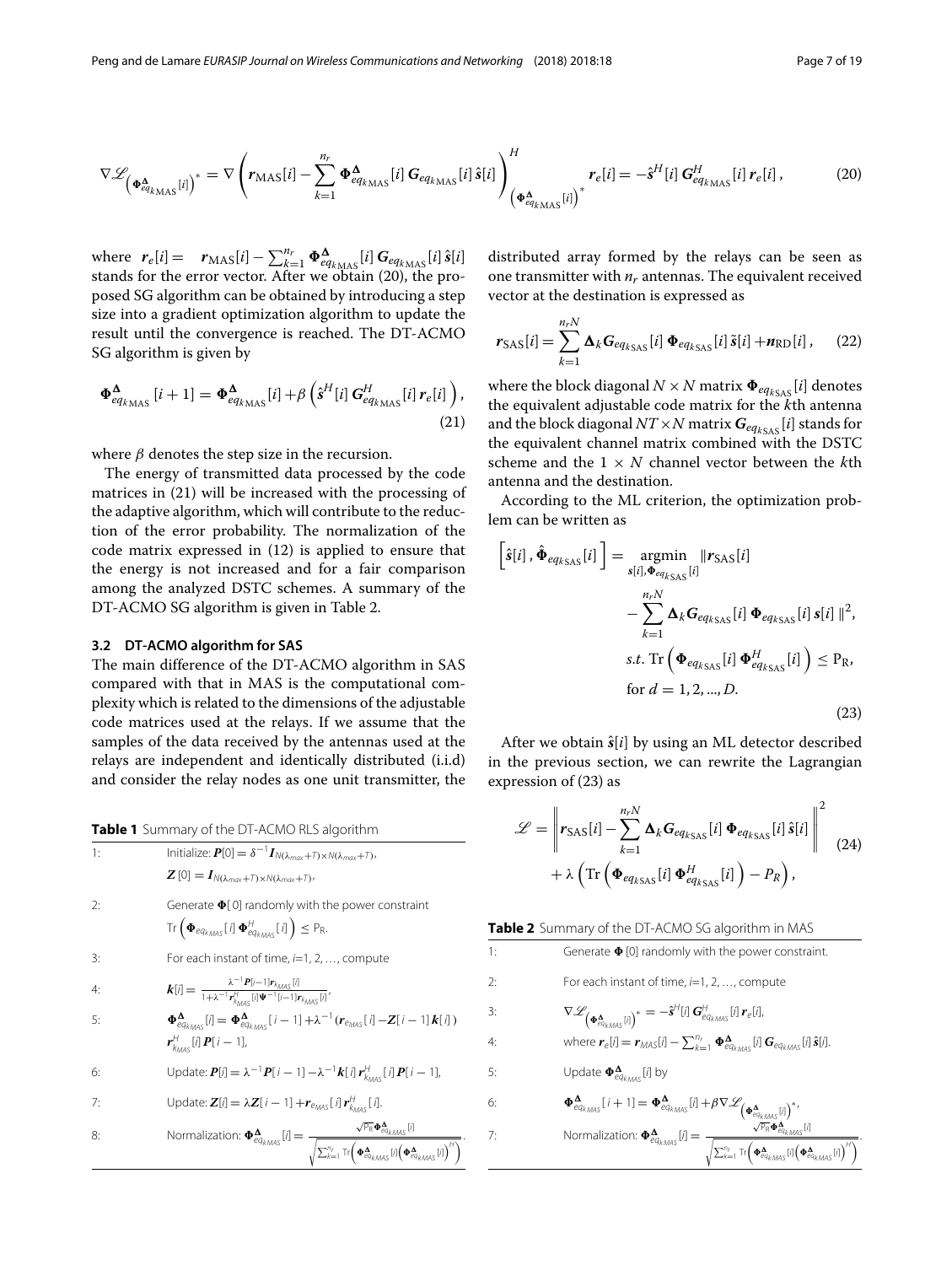where  $\lambda$  stands for the Lagrange multiplier. In order to obtain the optimal adjustable code matrices, we have to expand the right-hand side of  $\mathscr{L}$ , compute the gradient terms with respect to the *k*th matrix  $\Phi_{eq_k}$ <sub>SAS</sub> [*i*], and equate them to zero, which results in

<span id="page-7-0"></span>
$$
\hat{\Phi}_{eq_{kSAS}}[i] = \left(\Delta_k \mathbf{G}_{eq_{kSAS}}[i]\right)^{\dagger \mathbf{\Theta}} [i] \left(\hat{\mathbf{s}}[i] \,\hat{\mathbf{s}}^H[i] \, \mathbf{G}_{eq_{kSAS}}^H[i] \, \Delta_k^H \right)^{\dagger},\tag{25}
$$

where  $\Theta[i] = r_{SAS}[i] \hat{s}^H[i] G_{eq_{kSAS}}^H[i] \Delta_k^H - (\sum_{l=1, l \neq k}^{n_r N}$  $\Delta_l G_{eq_{ISAS}}[i] \, \Phi_{eq_{ISAS}}[i] \, \hat{s}[i] \, \Big) \hat{s}^H[i] \, G_{eq_{ISAS}}^H[i] \, \Delta_k^H.$  The detailed derivation is shown in the [Appendix.](#page-16-1) Note that the last term in [\(24\)](#page-6-5) which contains the Lagrange multiplier  $\lambda$  is not considered in the optimization algorithm. The value of  $\lambda$  can be obtained by substituting [\(25\)](#page-7-0) into [\(24\)](#page-6-5), or this procedure can be avoided by employing the normalization to achieve the power constraint as derived in [\(12\)](#page-5-1) in order to reduce the computational complexity.

# *3.2.1 RLS code matrix estimation algorithm*

The RLS optimization problem of the adjustable code matrices is written as

<span id="page-7-1"></span>
$$
\hat{\Phi}_{eq_{kSAS}}[i] = \arg \min_{\Phi_{eq_{kSAS}}[i]} \sum_{n=1}^{i} \lambda^{i-n} \|r_{SAS}[n] - \hat{r}_{SAS}[i]\|^2. \tag{26}
$$

By expanding the right-hand side of [\(26\)](#page-7-1), taking the gradient with respect to  $\pmb{\Phi}^*_{eq_{k_{\text{SAS}}}}[i]$  and equating the terms to zero, we obtain

<span id="page-7-2"></span>
$$
\Phi_{eq_{kSAS}}[i] = \left(\sum_{n=1}^{i} \lambda^{i-n} \Delta_k G_{eq_{kSAS}}[i] \Phi_{eq_{kSAS}}[i] s[i] r_{k_{SAS}}^H[n]\right) \times \left(\sum_{i=1}^{n} \lambda^{i-n} G_{eq_{kSAS}}[i] s[i] r_{k_{SAS}}^H[n]\right)^{-1}.
$$
\n(27)

The power constraint is enforced by the normalization strategy after the optimization. In order to implement the RLS estimation algorithm, we can define

$$
\Psi_{\text{SAS}}[i] = \sum_{n=1}^{i} \lambda^{i-n} r_{k_{\text{SAS}}}[n] r_{k_{\text{SAS}}}^{H}[n]
$$
\n
$$
= \lambda \Psi_{\text{SAS}}[i-1] + r_{k_{\text{SAS}}}[n] r_{k_{\text{SAS}}}^{H}[n],
$$
\n(28)

and

<span id="page-7-3"></span>
$$
Z_{\text{SAS}}[i] = \sum_{n=1}^{i} \lambda^{i-n} r_{e_{\text{SAS}}}[n] r_{k_{\text{SAS}}}^{H}[n]
$$
  
=  $\lambda Z_{\text{SAS}}[i-1] + r_{e_{\text{SAS}}}[n] r_{k_{\text{SAS}}}^{H}[n],$  (29)

where  $r_{e_{\text{SAS}}}[n] = \mathbf{\Delta}_k \mathbf{G}_{eq_{k_{\text{SAS}}}}[i] \mathbf{\Phi}_{eq_{k_{\text{SAS}}}}[i] \, \mathbf{s}[i]$  and  $r_{k_{\text{SAS}}}[n]$  $G_{eq_{ksas}}[i]$  *s*[*i*]. Thus, we can rewrite [\(27\)](#page-7-2) as

$$
\Phi_{eq_{kSAS}}[i] = Z_{SAS}[i] \Psi_{SAS}^{-1}[i]. \tag{30}
$$

<span id="page-7-4"></span>By employing the matrix inversion lemma in [\[33\]](#page-18-8), we can obtain

$$
\Psi_{\text{SAS}}^{-1}[i] = \lambda^{-1} \Psi_{\text{SAS}}^{-1} [i-1] - \lambda^{-1} k_{\text{SAS}}[i] r_{k_{\text{SAS}}}^{H}[i] \Psi_{\text{SAS}}^{-1} [i-1],
$$
\n(31)

where  $k_{\text{SAS}}[i] = \left( \lambda^{-1} \Psi_{\text{SAS}}^{-1}[i-1] \, r_{k_{\text{SAS}}}[i] \right) / \left( 1 + \lambda^{-1} \right)$  $r_{k_{\text{SAS}}}^{H}[i] \Psi_{\text{SAS}}^{-1}[i-1] r_{k_{\text{SAS}}}[i]$  ). We define  $P_{\text{SAS}}[i] =$  $\Psi_{\text{SAS}}^{-1}[i]$ , and by substituting [\(29\)](#page-7-3) and [\(31\)](#page-7-4) into [\(30\)](#page-7-5), the expression of the code matrix is given by

$$
\Phi_{eq_{kSAS}}[i] = \lambda Z_{SAS}[i-1] P_{SAS}[i] + r_{e_{SAS}}[i] r_{k_{SAS}}^{H}[i] P_{SAS}[i]
$$
\n
$$
= Z_{SAS}[i-1] P_{SAS}[i-1]
$$
\n
$$
+ Z_{SAS}[i-1] K_{SAS}[i] r_{k_{SAS}}^{H}[i] P_{SAS}[i-1]
$$
\n
$$
+ r_{e_{SAS}}[i] r_{k_{SAS}}^{H}[i] P_{SAS}[i]
$$
\n
$$
= \Phi_{eq_{kSAS}}[i-1] + \lambda^{-1} (r_{e_{SAS}}[i]
$$
\n
$$
- Z_{SAS}[i-1] K_{SAS}[i]) r_{k_{SAS}}^{H}[i] P_{SAS}[i-1].
$$
\n(32)

By using the algorithm in Table [1,](#page-6-0) we can obtain the optimal code matrices, and the only differences are the initialized matrices  $P[0] = \delta^{-1}I_{N \times N}$ , and  $Z[0] = I_{N \times N}$ for SAS.

#### *3.2.2 SG code matrix estimation algorithm*

The SG estimation algorithm for the code matrix  $\Phi_{eq_{ksas}}[i]$  is derived in this section. As shown in [\(25\)](#page-7-0), the inversion of the matrices is required and the computational complexity will be increased by employing a large number of relay nodes or number of antennas.

We can rewrite the expression of the received vector for SAS in [\(22\)](#page-6-6) at the destination node as

$$
r_{\rm SAS}[i] = \sum_{k=1}^{n_r} \sum_{j=1}^{N} G_{eq_{k_{\rm j_{SAS}}}}^{\Delta_k} [i] \phi_{k_{\rm j_{SAS}}}[i] \tilde{s}[i] + n_R^e D[i], \quad (33)
$$

where  $G^{\mathbf{\Delta}_k}_{eq_{k_{j_{\text{SAS}}}}}[i]$  denotes the  $N(\delta_{\max} + T) \times N$  equivalent channel matrix combining with the delay profile, the DSTC scheme, and the channel between the *j*th antenna of the *k*th relay node and the destination node. The MLbased Lagrangian expression is derived as

$$
\mathcal{L} = \left\| \mathbf{r}_{\text{SAS}}[i] - \sum_{k=1}^{n_r} \sum_{j=1}^{N} \mathbf{G}_{eq_{k_{j}}_{\text{SAS}}}^{\Delta_k}[i] \phi_{k_{j_{\text{SAS}}}}[i] \hat{\mathbf{s}}[i] \right\|^2, \quad (34)
$$

<span id="page-7-5"></span>and a simple adaptive algorithm for determining the adjustable code matrices can be derived by taking the instantaneous gradient terms of the Lagrangian expression with respect to the scalar  $\phi_{k_{j_{\rm SAS}}}(i)$  in  $\Phi_{eq_{k_{\rm SAS}}}(i)$ , which is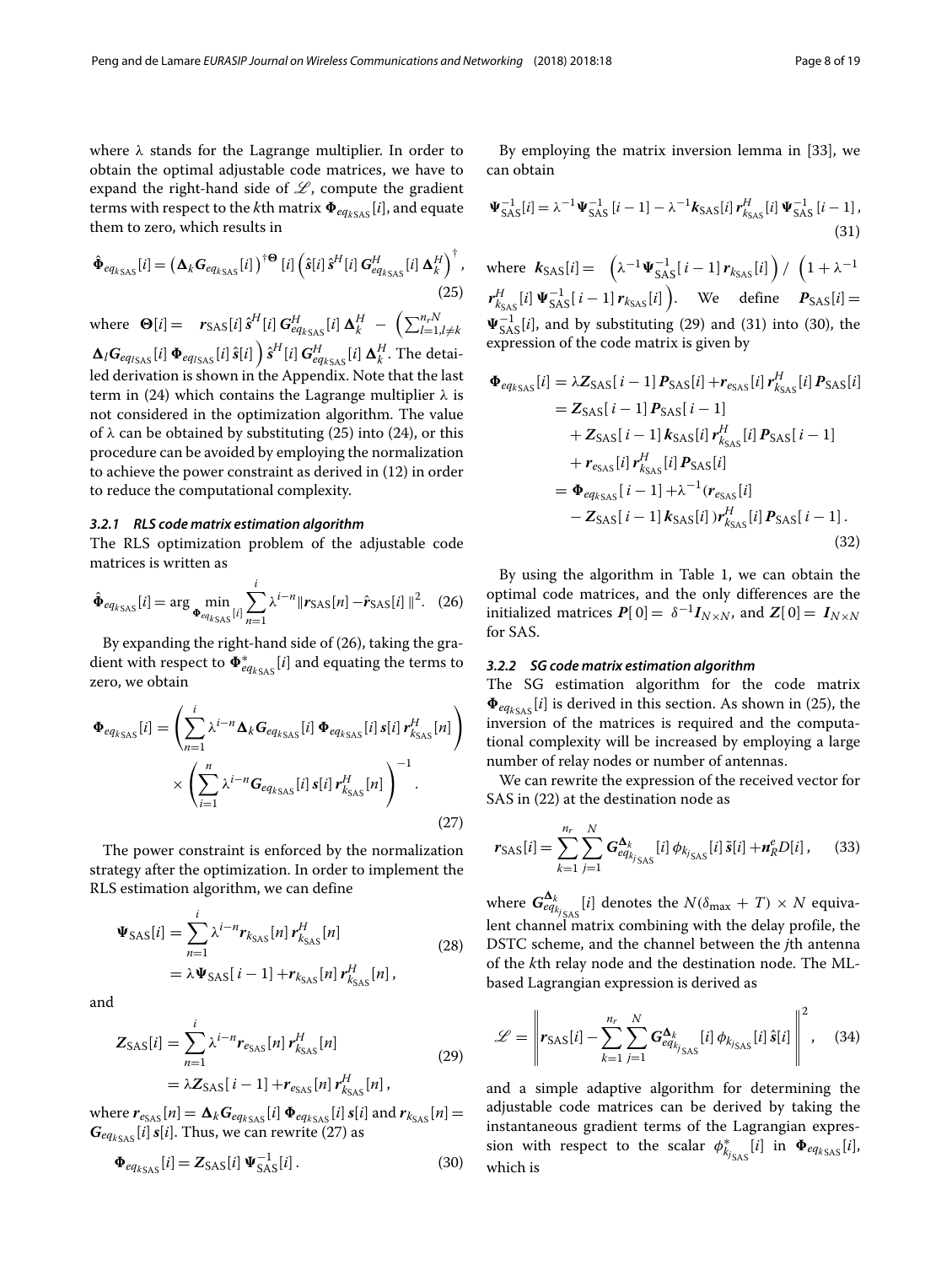<span id="page-8-1"></span>
$$
\nabla \mathcal{L}_{\phi_{k_{j_{SAS}}}}^{*}[i] = \nabla \left( r_{SAS}[i] - \sum_{k=1}^{n_r} \sum_{j=1}^{N} G_{eq_{k_{j_{SAS}}}}^{\Delta_k}[i] \phi_{k_{j_{SAS}}}[i] \hat{s}[i] \right)_{\phi_{k_{j_{SAS}}}}^{H}[i] = -s^H[i] \left( G_{eq_{k_{j_{SAS}}}}^{\Delta_k}[i] \right)^H r_e[i], \tag{35}
$$

where  $r_e[i] = r_{SAS}[i] - \sum_{k=1}^{n_r} \sum_{j=1}^{N} G_{eq_{k_{j}}SAS}^{\Delta_k}[i] \phi_{k_{j}}S[i] \hat{s}[i]$ stands for the error vector. After we obtain [\(35\)](#page-8-1), the proposed SG algorithm can be obtained by introducing a step size  $\beta$  into a gradient optimization algorithm to update the result until the convergence is reached. The DT-ACMO SG algorithm for SAS is given by

$$
\phi_{k_{j_{SAS}}}[i+1] = \phi_{k_{j_{SAS}}}[i] + \beta \left(s^H[i] \left(\mathbf{G}^{\mathbf{\Delta}_k}_{eq_{k_{j_{SAS}}}}[i]\right)^H r_e[i]\right),\tag{36}
$$

By following the steps in Table [2,](#page-6-3) we have the DT-ACMO SG algorithm in SAS.

# <span id="page-8-0"></span>**4 DT-ACMO algorithm with opportunistic DSTCs**

In this section, we extend the DT-ACMO algorithms to cooperative systems with the AF strategy using the opportunistic relaying schemes in [\[18\]](#page-17-18) and design delaytolerant adjustable code matrices opportunistic relaying optimization (DT-ACMORO) algorithms. The opportunistic relaying techniques in [\[18\]](#page-17-18) for the AF strategy provide optimal relay and antenna selection algorithms which can achieve a lower BER performance compared to the traditional equal power allocation schemes for the AF protocol systems. Three opportunistic relaying algorithms are designed in [\[18\]](#page-17-18) for two-hop cooperative systems and explained as follows:

- 1. Opportunistic AF scheme: using DSTC schemes at the source node in the first phase and selecting the best relay nodes in the second phase for forwarding what the relay received
- 2. Opportunistic source scheme: selecting the best antenna at the source node and using DSTCs at the relay nodes in the second phase
- 3. Fully opportunistic scheme: optimizing the transmitting power both at the source node and at the relay nodes.

A feedback channel is employed which allows the destination node to inform the optimal relay and to send back the optimized code matrices to the relays. The delay profiles for different relay nodes are considered in the design described in this section. For simplicity, we show the design of the system model with AF protocol and DT-ACMORO algorithms for MAS.

The system model is described as follows. The power used at the source node is defined as  $P_1$ , and the total

power used among all the relay nodes is  $P_2 = \sum_{k=1}^{N} P_{2,k}$ , where *k* denotes the number of relay nodes. In the first phase, the source node will encode the modulated symbols that are organized in a vector  $s[i]$  to an  $T \times N$ space-time coding (STC) matrix, which gives

$$
S[i] = [A_1 s[i] \ A_2 s[i] \ ... \ A_N s[i]], \qquad (37)
$$

where  $A_n$ ,  $n = 1, ..., N$ , are  $T \times T$  unitary matrices. The source node broadcasts the STC matrix to the  $n_r$  relay nodes after the encoding, and the received symbol at the *k*th relay node is described by

<span id="page-8-2"></span>
$$
X_k[i] = \sqrt{\frac{P_1 T}{N}} S[i] \, \boldsymbol{F}_k + \boldsymbol{N}_k,\tag{38}
$$

where  $\mathbf{F}_k$  denotes the  $N \times N$  channel matrix between the source node and the *k*th relay node and  $N_k$  is the matrix whose entries are complex zero-mean complex random variables with variance  $\sigma_{n_1}^2$ .

In the second phase, according to the AF protocol, the received symbols will be re-encoded and amplified before being forwarded to the destination node. It is worth to mention that instead of transmitting the fixed linear functions of the received matrix from the source node in [\[18\]](#page-17-18), we generate the adjustable code matrices  $\Phi_k[i]$  for the *k*th relay node and multiply them by the received symbol matrices before forwarding them to the destination node. The delay profile  $\bm{\Delta}_{k}$  for each relay node is considered as well. The communication between the relays and the destination node can be described by

<span id="page-8-4"></span>
$$
R[i] = \sum_{k=1}^{n_r} \sum_{j=1}^{N} \rho_{k,j} g_{k,j}[i] \, \mathbf{y}_{k,j}[i] \, \Delta_{k,j}[i] + N_d,
$$
 (39)

<span id="page-8-3"></span>where

$$
\rho_{k,j} = \sqrt{\frac{P_{k,j}}{\sigma_{F_k}^2 P_1 + \sigma_{n_1}^2}},
$$
\n
$$
\mathbf{y}_{k,j}[i] = \boldsymbol{\phi}_{k,j}[i] \mathbf{X}_k[i],
$$
\n(40)

and  $\boldsymbol{g}_{k,j}[i]$  is the  $N \times 1$  channel coefficients vector between the *j*th antenna in the *k*th relay and the destination. By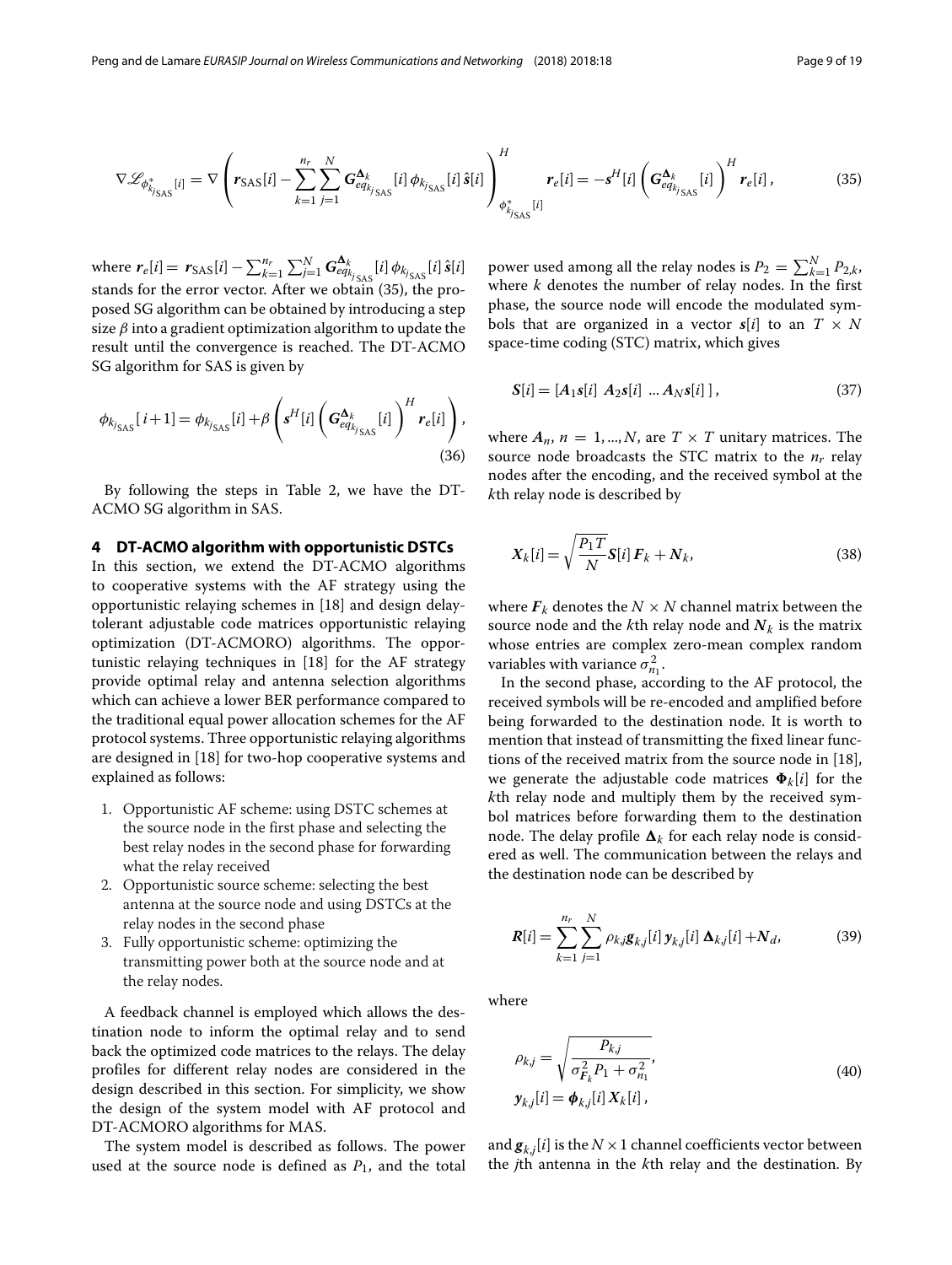$$
R[i] = \sqrt{\frac{P_1 T}{N}} \sum_{k=1}^{n_r} \sum_{j=1}^{N} H_{kj}[i] S[i] \Delta_{kj}[i] + W
$$
  
\n
$$
= \sqrt{\frac{P_1 T}{N}} \sum_{k=1}^{n_r} \sum_{j=1}^{N} \rho_{kj} g_{kj}[i] \phi_{kj}[i] F_k S[i] \Delta_{kj}[i]
$$
  
\n
$$
+ \sum_{k=1}^{n_r} \sum_{j=1}^{N} \rho_{kj} g_{kj}[i] \phi_{kj}[i] N_k \Delta_{kj}[i] + N_d,
$$
\n(41)

and we can rewrite the  $(N \times (\delta_{\text{max}} + T))$  received matrix  $R[i]$  as an  $(N(T + \delta_{\text{max}}) \times 1)$  vector derived as

$$
r[i] = \sqrt{\frac{P_1 T}{N}} \sum_{k=1}^{n_r} \sum_{j=1}^{N} \rho_{k,j} \Phi_{eq_{k,j}}[i] H_{eq_{k,j}}^{\Delta_{k,j}}[i] s[i] + \sum_{k=1}^{n_r} \sum_{j=1}^{N} \rho_{k,j} \Phi_{eq_{k,j}}[i] G_{eq_{k,j}}^{\Delta_{k,j}}[i] n_k + n_d,
$$
\n(42)

where  $\bm{H}^{\bm{\Delta}_{kj}}_{eq_{kj}}[i]$  is the  $(N(\delta_{\max} \!+\! T)\!\times\! N)$  equivalent channel matrix with the delay profile and  $\mathbf{\Phi}_{eq_{k,j}}[i]$  stands for the  $(N(\delta_{\text{max}} + T) \times N(\delta_{\text{max}} + T))$  block diagonal adjustable code matrix. The noise vectors  $n_k$  and  $n_d$  are the columns of  $N_k$  and  $N_d$ , respectively. Therefore, the opportunistic relaying algorithm is given by

<span id="page-9-1"></span>
$$
\hat{k} = \underset{k=1,2,...,n_r}{\text{argmax}} \text{SNR}_{k_{ins}} \n= \sum_{j=1}^{N} \frac{P_1 T \rho_{kj}^2 \left\| \boldsymbol{\Phi}_{eq_{kj}}[i] \boldsymbol{H}_{eq_{kj}}^{\boldsymbol{\Delta}_{kj}}[i] \right\|_F^2 \sigma_s^2}{N \rho_{kj}^2 \left\| \boldsymbol{\Phi}_{eq_{kj}}[i] \boldsymbol{G}_{eq_{kj}}^{\boldsymbol{\Delta}_{kj}}[i] \right\|_F^2 \sigma_{n_1}^2 + \sigma_d^2}, \text{ for } k = 1,2,...,n_r.
$$
\n(43)

According to the opportunistic relaying algorithms [\[18\]](#page-17-18), the relays which can achieve the highest *SNRins* are chosen to forward the symbols with transmission power *P*2. The DT-ACMORO can be implemented by firstly calculating the optimized adjustable code matrices using the DT-ACMO algorithms proposed in Tables [1](#page-6-0) or [2,](#page-6-3) followed by choosing the optimal relay node using the SNR expressed in [\(43\)](#page-9-1).

A summary of the DT-ACMORO algorithms is shown in Table [3,](#page-9-2) and different opportunistic relaying algorithms in [\[18\]](#page-17-18) are considered. Note that the DT-ACMORO fully opportunistic and opportunistic source algorithms need the CSI between the source node and the relays $f_n$  in order to maximize the received SNR and choose the optimal antenna at the source node [\[18\]](#page-17-18), where  $f_n$  is the  $1 \times n_rN$ channel vector between the *n*th antenna at the source node and all the relay nodes.

# 1: **Initialization**:

 $\sqrt{ }$ 

<span id="page-9-2"></span>Generate  $\Phi$ [0] randomly with the power constraint

$$
\text{Tr}\left(\boldsymbol{\Phi}_{eq_{kMAS}}\boldsymbol{\Phi}_{eq_{kMAS}}^{H}\right)\leq P_{R},
$$

2: **for**  $k = 1$  **to**  $n_r$ , **do** 

# 2-1: **DT-ACMORO AF Algorithm**

$$
\nabla \mathscr{L}_{\Phi_{eq_{kMS}}^*[i]} = -\frac{\rho_1 \tau}{N} \rho_{kj} r_e[i] \hat{\boldsymbol{s}}^H[i] \left(\boldsymbol{H}_{eq_{kj}}^{\boldsymbol{\Delta}_{kj}}[i]\right)^H,
$$

choose the optimal relay by

$$
k = \text{argmax}_{k=1,2,...,n_r} SNR_{k_{ins}} \\
= \sum_{j=1}^{N} \frac{P_1 T \rho_{kj}^2 ||\Phi_{eq_{kj}} [I] H_{eq_{kj}}^{\Delta_{kj}} [I] ||_F^2 \sigma_s^2}{N \rho_{kj}^2 ||\Phi_{eq_{kj}} [I] G_{eq_{kj}}^{\Delta_{kj}} [I] ||_F^2 \sigma_{ri}^2 + \sigma_d^2}
$$

2-2: **DT-ACMORO Full-Opportunistic Algorithm**

$$
\nabla \mathscr{L}_{\Phi_{eq_{k_{MAS}}^{*}[i]}} = -\frac{P_1 T}{N} \rho_{kj} r_e[i] \hat{\boldsymbol{s}}^H[i] \left(\boldsymbol{H}_{eq_{kj}}^{\boldsymbol{\Delta}_{kj}}[i]\right)^H,
$$

,

choose the optimal relay by

$$
k = \text{argmax}_{k=1,2,\dots,n_f} SNR_{k_{ins}} \\
= \sum_{j=1}^{N} \frac{P_1 T \rho_{k,j}^2 \|\Phi_{eq_{kj}}j\| H_{eq_{kj}}^{\mathbf{A}_{kj}}j\|_{F}^2 \sigma_{s}^2}{N \rho_{k,j}^2 \|\Phi_{eq_{kj}}j\|_{F}^2 \sigma_{eq_{kj}}^2} \frac{1}{\|\mathbf{A}_{F}^2 \sigma_{eq_{kj}}^2} \frac{1}{\|\mathbf{A}_{F}^2 \sigma_{eq_{kj}}^2}.
$$

and the choose the best antenna at the source node by

 $\hat{n} = \text{argmax}_{n=1,\dots,N} |\mathbf{f}_n|^2$ ,

# 2-3: **DT-ACMORO Opportunistic Source Algorithm**

$$
\nabla \mathscr{L}_{\boldsymbol{\Phi}^*_{eq_{kMAS}}[i]} = -\frac{P_1 T}{N} \rho_{kj} \boldsymbol{r}_e[i] \hat{\boldsymbol{s}}^H[i] \left(\boldsymbol{H}_{eq_{kj}}^{\boldsymbol{\Delta}_{kj}}[i]\right)^H,
$$

choose the best antenna at the source node by

$$
\hat{n} = \text{argmaxSNR}_{ins} = \sum_{k=1}^{n_r} \sum_{j=1}^{N} \frac{\|\mathbf{\Phi}_{eq_{kj}}[i] \mathbf{H}_{eq_{kj}}^{k_{kj}}[i]\|_{F}^{2}}{\sigma_{n_1}^{2} + p_1 \sigma_{F_k}^{2}}
$$

,

3: **Update**:

$$
\mathbf{\Phi}_{eq_{kj}}[i] \text{ by } \mathbf{\Phi}_{eq_{kj}}[i+1] = \mathbf{\Phi}_{eq_{kj}}[i] + \beta \nabla \mathcal{L}_{\mathbf{\Phi}_{eq_{k,MS}}^{*}[i]}.
$$

4: **Normalization**:

$$
\pmb{\Phi}_{\textit{eq}_{kMAS}}[J] = \frac{\sqrt{P_R} \pmb{\Phi}_{\textit{eq}_{kMAS}}[J]}{\sqrt{\sum_{k=1}^{n_f} \text{Tr} \left(\pmb{\Phi}_{\textit{eq}_{kMAS}}[J] \pmb{\Phi}_{\textit{eq}_{kMAS}}^{H}[J]}\right)}}.
$$

# <span id="page-9-0"></span>**5 Analysis of the proposed DSTBC schemes and the algorithms in MAS and SAS**

In this section, we will develop an analysis that explains the differences between the delayed DSTBCs in SAS and MAS in terms of the rank criterion and the error probability. The convergence properties of the proposed algorithms are briefly derived in this section as well. We also describe the computational complexity of the proposed and existing algorithms. The ML criterion is employed in the proposed DT-ACMO algorithms, and different DSTC schemes can be implemented. Although the fundamental diversity order is not changed, further coding gains can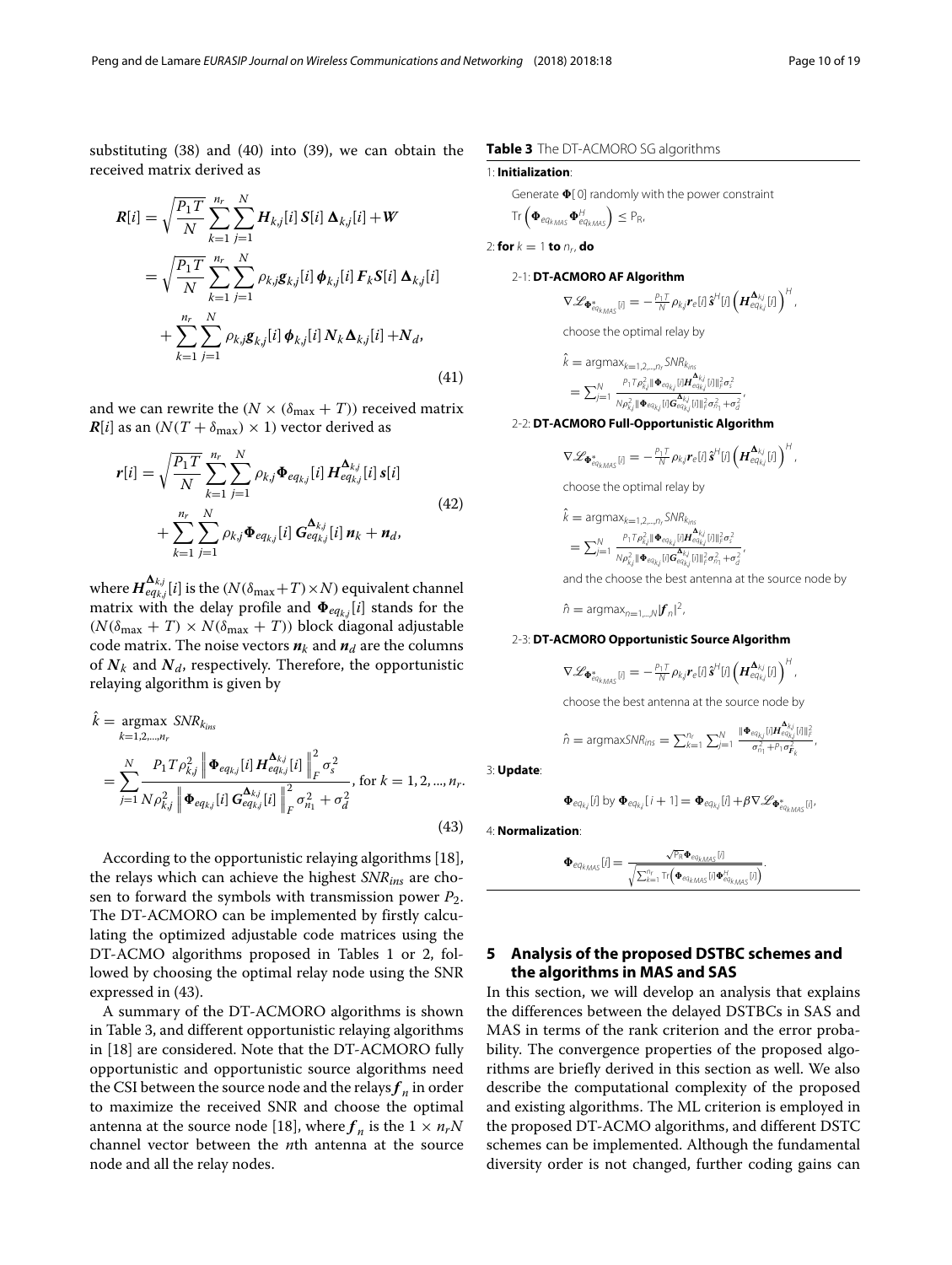be achieved and the delay tolerance of the SAS and MAS configurations is different.

#### **5.1 Rank criterion**

The DSTBC schemes in SAS perform encoding across relay nodes, while the DSTBC schemes in MAS employ full STBCs at each relay node. For simplicity, we consider 2 single-antenna relay nodes for SAS and 1 relay node with 2 antennas for MAS with the same DSTC scheme for a fair comparison. In the standard STBCs in SAS such as the Alamouti scheme, the code word consists of matrices in the form

$$
C = \begin{bmatrix} s_1 & -s_2^* \\ s_2 & s_1^* \end{bmatrix},
$$
 (44)

where  $s_1$  and  $s_2$  are symbols from a desired PSK or OAM constellation. The first antenna sends the first row in  $C$ ,  $s_1$ and −*s* ∗ <sup>2</sup>, to the destination node, and the second antenna sends the symbols  $s_2$  and  $s_1^*$  during the transmission interval. It is important that the determinant of the code matrix is different from zero unless both  $s_1 = 0$  and  $s_2 = 0$ .

The difference matrix of the standard Alamouti STBC scheme between two codewords can be expressed as

$$
\Delta C = C_1 - C_2 = \begin{bmatrix} s_1^{(1)} & -s_2^{(1)*} \\ s_2^{(1)} & s_1^{(1)*} \end{bmatrix} - \begin{bmatrix} s_1^{(2)} & -s_2^{(2)*} \\ s_2^{(2)} & s_1^{(2)*} \end{bmatrix}
$$

$$
= \begin{bmatrix} \Delta s_1 & -\Delta s_2^* \\ \Delta s_2 & \Delta s_1^* \end{bmatrix}.
$$
(45)

Unless  $C_1 = C_2$ , the rank of the difference matrix  $\Delta C$  is full. According to the rank criterion in [\[34\]](#page-18-9) for the STCs, the Alamouti scheme achieves full diversity.

However, the standard Alamouti scheme is not delaytolerant with SAS. Consider a delay profile  $\Delta = [0 \ 1]$ in which the second transmission from the second relay node is one-symbol slot later than the first one. Then, the difference matrix is given by

<span id="page-10-0"></span>
$$
\Delta C^{\Delta} = C_1^{\Delta} - C_2^{\Delta} = \begin{bmatrix} s_1^{(1)} & -s_2^{(1)*} & 0 \\ 0 & s_2^{(1)} & s_1^{(1)*} \end{bmatrix} - \begin{bmatrix} s_1^{(2)} & -s_2^{(2)*} & 0 \\ 0 & s_2^{(2)} & s_1^{(2)*} \end{bmatrix}
$$
(46)  
= 
$$
\begin{bmatrix} \Delta s_1 & -\Delta s_2^* & 0 \\ 0 & \Delta s_2 & \Delta s_1^* \end{bmatrix}.
$$

If  $s_1^{(1)} = s_1^{(2)}$  but  $s_2^{(1)} \neq s_2^{(2)}$ , the difference matrix in [\(46\)](#page-10-0) is

<span id="page-10-3"></span>
$$
\Delta C^{\Delta} = \begin{bmatrix} 0 & -\Delta s_2^* & 0 \\ 0 & \Delta s_2 & 0 \end{bmatrix},\tag{47}
$$

which suffers a rank reduction. Hence, the Alamouti scheme in SAS cannot achieve the full diversity when a time delay is introduced.

In contrast to the SAS case, in MAS with  $n_r = 2$  relay nodes, the standard Alamouti scheme can be obtained in each individual relay node; with the delay profile  $\boldsymbol{\Delta}$  = [0 1], the delayed matrix is described by

<span id="page-10-1"></span>
$$
C^{\Delta} = C^{\delta_1} + C^{\delta_2} = \begin{bmatrix} s_1 & -s_2^* & 0 \\ s_2 & s_1^* & 0 \end{bmatrix} + \begin{bmatrix} 0 & s_1 & -s_2^* \\ 0 & s_2 & s_1^* \end{bmatrix}
$$
  
= 
$$
\begin{bmatrix} s_1 & s_1 - s_2^* & -s_2^* \\ s_2 & s_1^* + s_2 & s_1^* \end{bmatrix},
$$
 (48)

then the difference matrix between the 2 codewords is given by

<span id="page-10-4"></span>
$$
\Delta C^{\Delta} = C_1^{\Delta} - C_2^{\Delta} = \begin{bmatrix} s_1^{(1)} & s_1^{(1)} - s_2^{(1)^*} - s_2^{(1)^*} \\ s_2^{(1)} & s_1^{(1)^*} + s_2^{(1)} & s_1^{(1)^*} \end{bmatrix} - \begin{bmatrix} s_1^{(2)} & s_1^{(2)} - s_2^{(2)^*} - s_2^{(2)^*} \\ s_2^{(2)} & s_1^{(2)^*} + s_2^{(2)} & s_1^{(2)^*} \end{bmatrix} \tag{49}
$$

$$
= \begin{bmatrix} \Delta s_1 & \Delta s_1 - \Delta s_2^* - \Delta s_2^* \\ \Delta s_2 & \Delta s_1^* + \Delta s_2 & \Delta s_1^* \end{bmatrix},
$$

which achieves the same rank as [\(48\)](#page-10-1) even when  $\Delta s_1$  = 0 or  $\Delta s_2 = 0$ . Therefore, the delay tolerance of a DSTC scheme with MAS depends on the size of the code matrix.

# **5.2 Error probability**

In the SAS configuration, the received matrix at the destination node in [\(3\)](#page-3-1) and [\(5\)](#page-3-4) can be rewritten as

<span id="page-10-5"></span>
$$
R_{\text{RD}_{\text{SAS}}}[i] = G_{\text{RD}_{\text{SAS}}}[i] M_{\text{RD}_{\text{SAS}}}^{\Delta}[i] + N_{\text{RD}}[i], \tag{50}
$$

where  $M_{\text{RD}_{\text{SAS}}}^{\Delta}[i] = \Delta[i] \Phi_{\text{SAS}}[i] M_{\text{RD}_{\text{SAS}}}[i]$  denotes the delayed randomized DSTCs encoding across the relays. Let  $s_1$  and  $s_2$  denotes two possible modulated symbol vectors, and given the code matrix  $M_{R\text{D}_{\text{SAS}}}^{\Delta}[i]$ , the PEP of decoding *s*<sup>1</sup> to *s*<sup>2</sup> has the following Chernoff upper bound [\[34\]](#page-18-9)

<span id="page-10-2"></span>
$$
\begin{split} \text{PEP}\left(\boldsymbol{M}_{\text{RD}_{\text{SAS}}}^{\boldsymbol{\Delta}}\right) &\leq E_{\boldsymbol{G}_{\text{RD}_{\text{SAS}}}}\left[\exp\left(-\frac{E_{s}}{4N_{0}}\text{Tr}\boldsymbol{G}_{\text{RD}_{\text{SAS}}}^{\boldsymbol{R}}\boldsymbol{R}_{\text{SAS}}^{\boldsymbol{G}_{\text{RD}_{\text{SAS}}}})\right)\right] \\ &= \int_{\boldsymbol{G}_{\text{RD}_{\text{SAS}}}} \exp\left(-\frac{E_{s}}{4N_{0}}\text{Tr}\left(\boldsymbol{G}_{\text{RD}_{\text{SAS}}}^{\boldsymbol{R}}\boldsymbol{R}_{\text{SAS}}^{\boldsymbol{G}}\boldsymbol{G}_{\text{RD}_{\text{SAS}}}^{\boldsymbol{H}}\right)\right) \\ &=\exp\left(-\text{Tr}\left(\boldsymbol{G}_{\text{RD}_{\text{SAS}}}^{\boldsymbol{G}_{\text{RD}_{\text{SAS}}}}\boldsymbol{G}_{\text{RD}_{\text{SAS}}}^{\boldsymbol{H}}\right)\right)d\boldsymbol{G}_{\text{RD}_{\text{SAS}}}\\ &=\frac{1}{\det\left(\boldsymbol{I}+\frac{E_{s}}{4N_{0}}\boldsymbol{R}_{\text{SAS}}\right)^{N}},\end{split} \tag{51}
$$

 $\mathcal{M}^{\mathbf{\Delta}}_{\text{RDSAS}} = \left( M^{\mathbf{\Delta}}_{\text{RDSAS}}(s_1) - M^{\mathbf{\Delta}}_{\text{RDSAS}}(s_2) \right) \left( M^{\mathbf{\Delta}}_{\text{RDSAS}}(s_1) \right)$ 

 $-M^{\bf A}_{\text{RDS}_{\rm AS}}(s_2)\Big)^H$  denotes the auto-correlation matrix of the difference code matrices. The conditional average PEP of the delayed codeword matrix over all possible symbols and delay profiles can be written as

$$
P_{\text{ave}}\left(M^{\Delta}_{\text{RD}_{\text{SAS}}}\right) = E_{\Delta}\left[E_{s_1,s_2 \in \mathcal{S}}\left[\text{PEP}\left(M^{\Delta}_{\text{RD}_{\text{SAS}}}\right)\right]\right],\tag{52}
$$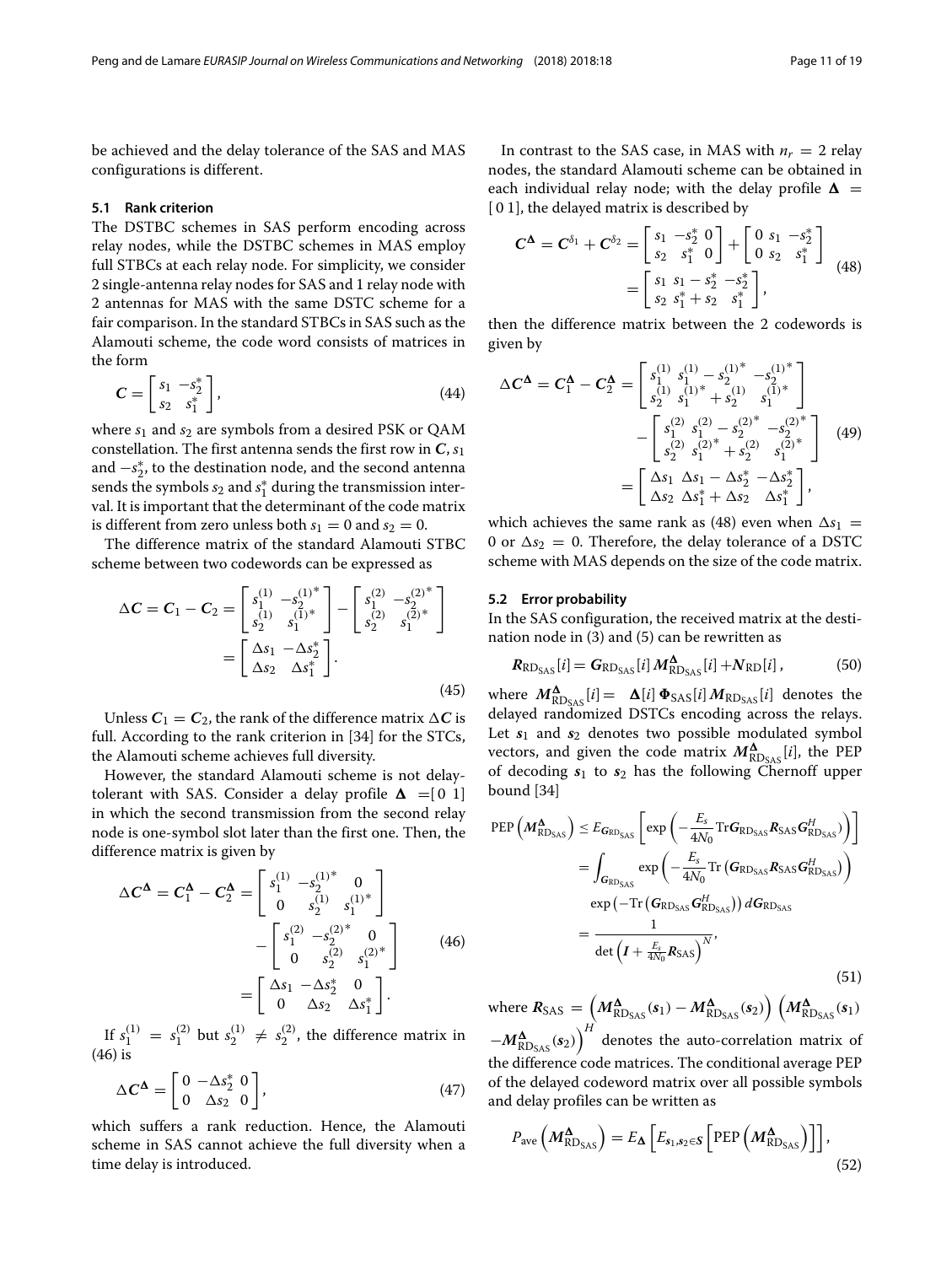where *S* is the set of all possible combinations of the symbol vectors.

The Chernoff upper bound in [\(51\)](#page-10-2) with a high SNR scenario can be approximately written as

$$
P_{s_1,s_2}\left(M^{\Delta}_{\text{RD}_{\text{SAS}}}\right) \leq \frac{1}{\left(\frac{E_s}{4N_0}\right)^{rN} \prod_{n=1}^r \lambda_n^N},\tag{53}
$$

where  $r = \text{rank}(R_{SAS})$  denotes the rank of the autocorrelation matrix and λ*<sup>n</sup>* denotes the *n*th eigenvalue of *R*SAS. The diversity order of the code matrix is given by *rN* and is determined by the minimum rank of the correlated code matrix. According to [\(47\)](#page-10-3), the rank reduction affects the diversity order of the code matrix so that the Alamouti matrix code in SAS cannot achieve the full diversity and is not a delay-tolerant code.

In MAS with  $n_r = 2$  relay nodes, the received symbol matrix at the destination node can be rewritten as

$$
R_{\text{RD}_{\text{MAS}}}[i] = \sum_{k=1}^{n_r} G_{R_k D_{\text{MAS}}}[i] M_{R_k D_{\text{MAS}}}[i] + N_{\text{RD}}[i]
$$
  
= 
$$
G_{\text{RD}_{\text{MAS}_{eq}}}[i] M_{\text{RD}_{\text{MAS}_{eq}}}[i] + N_{\text{RD}}[i],
$$
 (54)

where  $M_{R_kD_{\text{MAS}}}[i]$  is the code matrix at the *k*th relay node with the delay profile, the equivalent channel matrix is denoted as  $G_{\text{RD}_{\text{MAS}_eq}}[i]$ , and the delayed code matrix is  $M^{\mathbf{\Delta}}_{\text{RD}_{\text{MAS}_e q}}[i]$ . The PEP of the decoding at the destination node is upper bounded by the Chernoff bound given by

$$
\begin{split} \text{PEP}\left(M_{\text{RD}_{\text{MAS}_e q}}^{\Delta}\right) &\leq E_{\mathbf{G}_{\text{RD}_{\text{MAS}_e q}}}\left[\exp\left(-\frac{E_s}{4N_0}\text{Tr}\left(\mathbf{G}_{\text{RD}_{\text{MAS}_e q}}\mathbf{R}_{\text{MAS}}\mathbf{G}_{\text{RD}_{\text{MAS}_e q}}^H\right)\right)\right] \\ &= \frac{1}{\det\left(I + \frac{E_s}{4N_0}\mathbf{R}_{\text{MAS}}\right)^N},\end{split} \tag{55}
$$

where  $R_{\text{MAS}} = \left( M_{\text{RD}_{\text{MAS}}g}^{\Delta}(s_1) - M_{\text{RD}_{\text{MAS}}g}^{\Delta}(s_2) \right) (M_{\text{RD}_{\text{MAS}}g}^{\Delta}(s_1))$  $\left( \mathbf{s}_1 \right) - M^{\mathbf{\Delta}}_{\text{RD}_{\text{MAS}_\text{eq}} }(\mathbf{s}_2) \Big)^H$  denotes the auto-correlation matrix of the difference code matrices. The Chernoff upper bound of the conditional average PEP with a high SNR over all possible symbols and delay profiles can be expressed as

$$
P_{\text{ave}}\left(M_{\text{RD}_{\text{MAS}_{eq}}}^{\Delta}\right) = E_{\Delta}\left[E_{s_1, s_2 \in \mathcal{S}}\left[\text{PEP}\left(M_{\text{RD}_{\text{MAS}_{eq}}}^{\Delta}\right)\right]\right]
$$

$$
\leq \frac{1}{\left(\frac{E_s}{4N_0}\right)^{rN}\prod_{n=1}^r \lambda_n^N},\tag{56}
$$

where  $r = \text{rank}(R_{\text{MAS}})$  stands for the rank of the autocorrelation matrix and  $\lambda_n$  is the *n*th eigenvalue of  $R_{\text{MAS}}$ . The diversity order depends on the minimum rank *r* and according to [\(49\)](#page-10-4) that is  $r = N$  which guarantees that the full diversity order can be achieved. According to [\[34\]](#page-18-9), the rank and diversity analysis can be considered as the design criterion of the delay-tolerant DSTC schemes in cooperative communication systems in a high SNR scenario. The optimization algorithm derived in the previous section ensures that the design of the STC scheme is delay-tolerant for any SNR and achieves a high coding gain. The ML detection algorithm is employed in order to achieve the full receive diversity. The upper bound derived in this section is relatively loose and becomes tighter at high SNR values but allows a designer to infer that the diversity order obtained with DT-ACMORO algorithms will remain the same as those of existing techniques but there will be coding gains.

<span id="page-11-0"></span>The design of the DT-ACMORO algorithms achieves a lower BER performance by employing the proposed DT-ACMORO algorithms in cooperative systems with opportunistic relaying methods in [\[18\]](#page-17-18). As a result, the PEP analysis of the DT-ACMORO algorithms in MAS and SAS is the same as that of the DT-ACMO algorithms. The only difference is the channel matrix  $G_{RD}[i]$  in [\(50\)](#page-10-5) and [\(54\)](#page-11-0) denotes the  $N \times N$  channel matrix between the optimal relay node and the destination node in SAS and MAS, respectively.

# **5.3 Convergence analysis**

As shown in the previous sections, the proposed MLbased DT-ACMO algorithms allow the optimization of the code matrix  $\Phi[i]$  adaptively. In this section, we briefly study the differentiability of the cost functions that are optimized by the proposed algorithms and the convergence of the DT-ACMO RLS and SG algorithms.

## *5.3.1 Differentiability of the cost functions*

In Section [3,](#page-4-0) we compute an instantaneous gradient of the Lagrangian [\(9\)](#page-4-3) to derive the proposed DT-ACMO algorithms, while in this subsection, we show the proof of differentiability of [\(9\)](#page-4-3).

According to the definition of differentiability [\[32\]](#page-18-7), the limit of [\(9\)](#page-4-3) has to exist and should be equal to zero when the change in  $\Phi$  approaches **0**, where **0** is the zero matrix. The differentiability problem is given by

<span id="page-11-1"></span>
$$
\lim_{\mathcal{Q}\to 0} \frac{\mathcal{L}(\Phi + \mathcal{Q}) - \mathcal{L}(\Phi)}{\mathcal{Q}} = 0, \tag{57}
$$

where  $\Phi$  is the optimized code matrix and  $\mathscr Q$  denotes a matrix with values whose elements approach 0. By substituting  $(9)$  into  $(57)$ , we can rewrite  $(57)$  as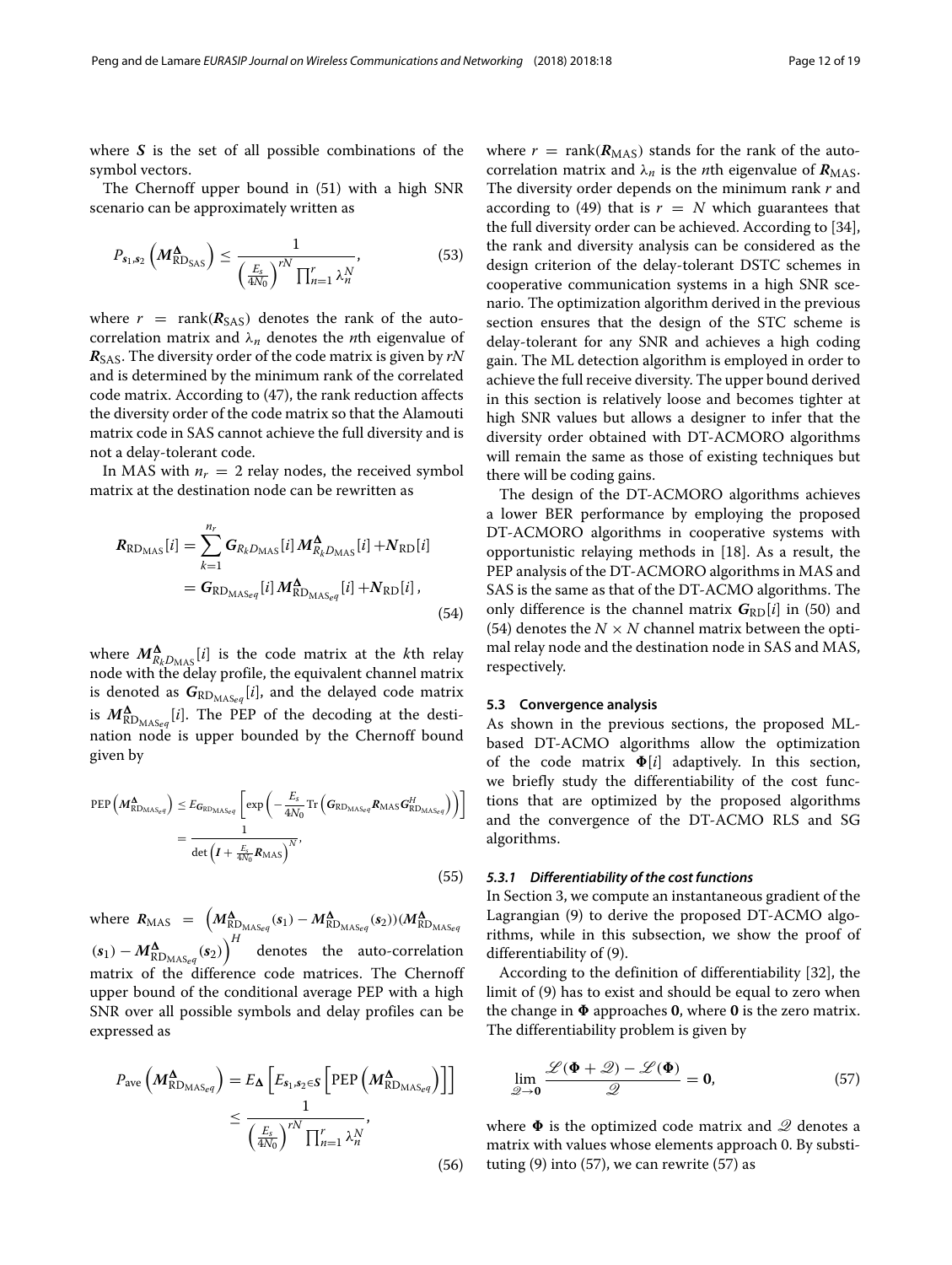<span id="page-12-0"></span>
$$
\lim_{\mathcal{Q}\to\mathbf{0}}\frac{\|\mathbf{r}_{\text{MAS}}[i] - \sum_{k=1}^{n_r}\left(\boldsymbol{\Phi}_{eq_{k_{\text{MAS}}}}^{\boldsymbol{\Delta}}[i] + \mathcal{Q}\right)\mathbf{G}_{eq_{k_{\text{MAS}}}}[i]\hat{\mathbf{s}}[i]\|^2 - \|\mathbf{r}_{\text{MAS}}[i] - \sum_{k=1}^{n_r}\boldsymbol{\Phi}_{eq_{k_{\text{MAS}}}}^{\boldsymbol{\Delta}}[i]\mathbf{G}_{eq_{k_{\text{MAS}}}}[i]\hat{\mathbf{s}}[i]\|^2}{\mathcal{Q}} = \mathbf{0}.\tag{58}
$$

After substituting [\(5\)](#page-3-4) into [\(58\)](#page-12-0) and expansion of the above equation, we can obtain

$$
\lim_{\mathscr{Q}\to 0} \frac{\|\mathbf{n}_D[i] - \mathscr{Q}G_{eq_{k_{\text{MAS}}}}[i]\,\hat{\mathbf{s}}[i]\,\|^2 - \|\mathbf{n}_D[i]\,\|^2}{\mathscr{Q}} = \mathbf{0},\tag{59}
$$

where  $n_D[i]$  is the noise vector generated at the destination node and it is not related to the code matrix  $\Phi_{eq_{k_{\text{MAS}}}}^{\Delta}[i]$  or  $\mathcal{Q}$ . As a result, we can ignore the influence from the noise and rewrite the expression of the limit as

$$
\lim_{\mathscr{Q}\to\mathbf{0}}\frac{\|\mathscr{Q}G_{eq_{k_{\text{MAS}}}}[i]\,\hat{\mathbf{s}}[i]\,\|^2}{\mathscr{Q}} = \lim_{\mathscr{Q}\to\mathbf{0}}\|\mathbf{G}_{eq_{k_{\text{MAS}}}}[i]\,\hat{\mathbf{s}}[i]\,\|^2\mathscr{Q}^H
$$
\n
$$
= \|\mathbf{G}_{eq_{k_{\text{MAS}}}}[i]\,\hat{\mathbf{s}}[i]\,\|^2\mathbf{0} = \mathbf{0}.\tag{60}
$$

As shown in [\(60\)](#page-12-1), the limit of [\(9\)](#page-4-3) is equal to **0** when the change of the code matrix Q approaches **0**. The differentiability of the optimization problem is proved. The same procedure could be used for the SAS scheme.

*5.3.2 Convergence analysis of DT-ACMO algorithms in MAS* The ML- and RLS-based DT-ACMO algorithms in MAS optimize the adjustable code matrix, and we can analyze the Hessian matrix of [\(9\)](#page-4-3) and check its positive (semi-)definiteness. By taking the second-order partial derivatives of the Lagrangian cost function in [\(9\)](#page-4-3), we can obtain the second-order conditions derived as

$$
H(\mathcal{L}) = \frac{\partial}{\partial \Phi_{eq_{k_{\text{MAS}}}}^{\Delta}[i]} \left( \frac{\partial \mathcal{L}}{\partial \left( \Phi_{eq_{k_{\text{MAS}}}}^{\Delta}[i] \right)^*} \right)
$$
  
= 
$$
\frac{\partial}{\partial \Phi_{eq_{k_{\text{MAS}}}}^{\Delta}[i]} \left( -r_{\text{MAS}}[i] s^H[i] G_{eq_{k_{\text{MAS}}}}^H[i]
$$
  
+ 
$$
\Phi_{eq_{k_{\text{MAS}}}}^{\Delta}[i] G_{eq_{k_{\text{MAS}}}}[i] s[i] s^H[i] G_{eq_{k_{\text{MAS}}}}^H[i]
$$
  
= 
$$
G_{eq_{k_{\text{MAS}}}}[i] s[i] s^H[i] G_{eq_{k_{\text{MAS}}}}^H[i], \qquad (61)
$$

where the first term  $s[i] s<sup>H</sup>[i]$  is a positive matrix and the rest of the terms denotes the multiplication of the equivalent channel vectors which is a positive-definite matrix and the problem is convex. Therefore, the Hessian matrix of the Lagrangian cost function is a positivedefinite matrix, which ensures the RLS-based DT-ACMO algorithms converge to the global optimum under the usual assumptions used to prove the convergence of these algorithms for convex problems [\[25\]](#page-18-0).

# *5.3.3 Convergence analysis of DT-ACMO algorithms in SAS*

The ML-based SG ACMO algorithm for SAS optimizes the adjustable code matrix, and by taking the secondorder partial derivatives of the Lagrangian cost function in [\(24\)](#page-6-5), we can obtain

<span id="page-12-1"></span>
$$
H(\mathcal{L}) = \frac{\partial}{\partial \Phi_{eq_{kSS}}[i]} \left( \frac{\partial \mathcal{L}}{\partial (\Phi_{eq_{kSS}}[i])^*} \right)
$$
  
\n
$$
= \frac{\partial}{\partial \Phi_{eq_{kSS}}[i]} \left( \left( r_{SAS}[i] - \sum_{k=1}^{n_r N} \Delta_k G_{eq_{kSS}}[i] \Phi_{eq_{kSS}}[i] \hat{s}[i] \right) \right)
$$
  
\n
$$
\times \hat{s}^H[i] G_{eq_{kSS}}^H[i] \Delta_k^H
$$
  
\n
$$
= \Delta_k G_{eq_{kSS}}[i] \hat{s}[i] \hat{s}^H[i] G_{eq_{kSS}}^H[i] \Delta_k^H,
$$
\n(62)

As shown in the previous section, the Hessian matrix of the Lagrangian cost function is a positive-definite matrix so that the ML-based SG DT-ACMO algorithm in SAS converges to the global optimum under the usual assumptions used to prove the convergence of these algorithms for convex problems.

#### **5.4 Computational complexity**

In this subsection, we describe the computational complexity of the proposed and existing algorithms in terms of complex multiplications, as shown in Table [4.](#page-12-2) The computational complexity here refers to the cost of encoding the data using the existing Alamouti and the proposed DT-ACMO and DT-ACMORO algorithms. Table [4](#page-12-2) shows that the proposed DT-ACMO-RLS technique and the DT-ACMORO algorithm are the most computationally demanding, the randomized Alamouti (R-Alamouti) approach has a comparable complexity to the DT-ACMO-SG technique, and the simplest approach is the distributed Alamouti (D-Alamouti) scheme.

**Table 4** Computational complexity

<span id="page-12-2"></span>

| Algorithms  | Multiplications                                                 |  |
|-------------|-----------------------------------------------------------------|--|
| D-Alamouti  | $\mathcal{O}(N(\lambda_{\text{max}}+T))$                        |  |
| R-Alamouti  | $\mathcal{O}\left(N(\lambda_{\text{max}}+\mathcal{I})^2\right)$ |  |
| DT-ACMO-SG  | $\mathcal{O}\left((N(\lambda_{\max}+T)^2\right)$                |  |
| DT-ACMO-RLS | $\mathcal{O}\left((4N(\lambda_{\text{max}}+T)^2\right)$         |  |
| DT-ACMORO   | $\mathcal{O}(TN^2)$                                             |  |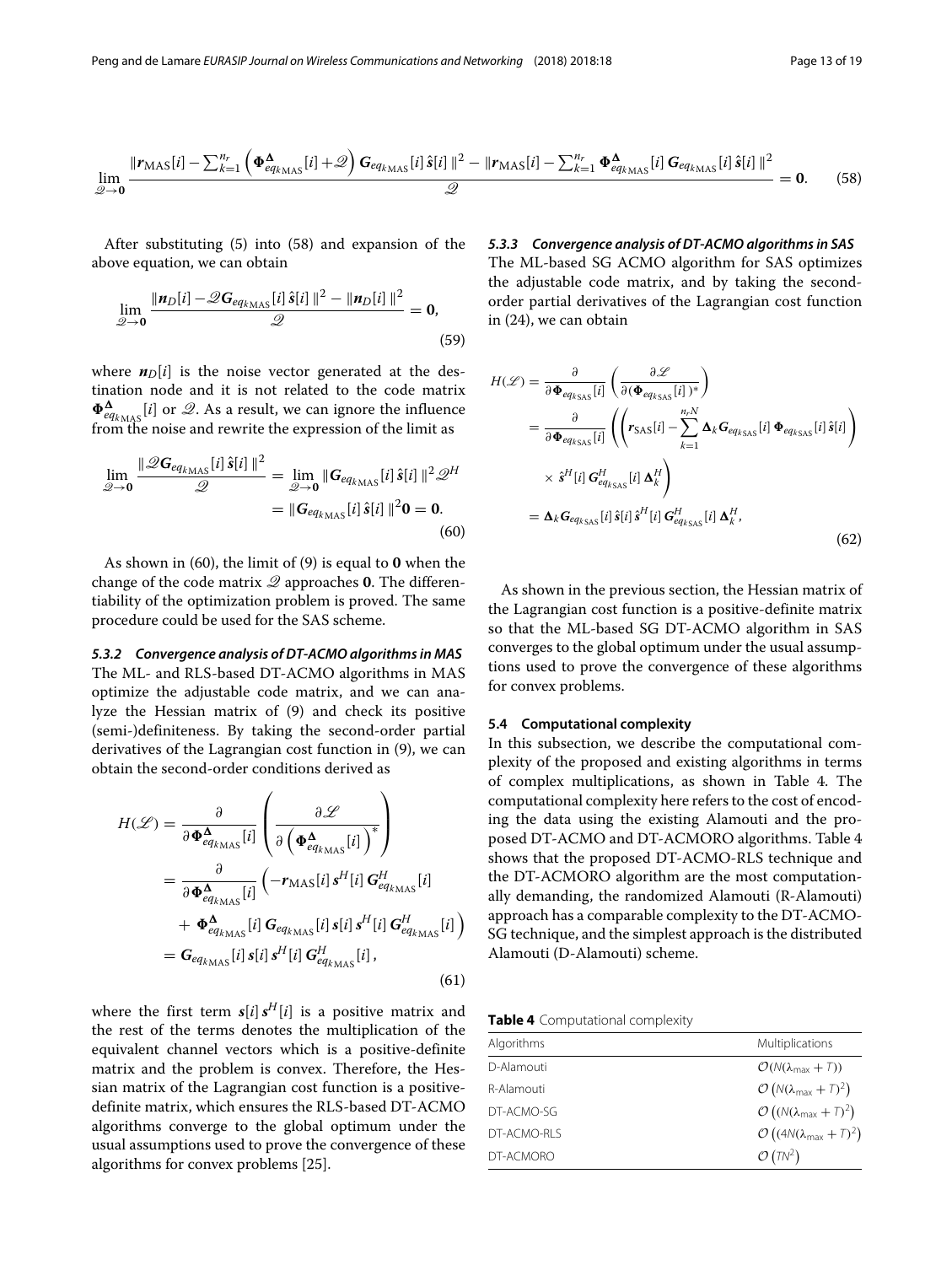#### <span id="page-13-0"></span>**6 Simulations**

The simulation results are provided in this section to assess the proposed schemes and algorithms. The cooperative MIMO system considered employs AF and DF protocols with the distributed Alamouti (D-Alamouti) STBC scheme in [\[9\]](#page-17-7), randomized Alamouti (R-Alamouti) in [\[15\]](#page-17-13), and linear dispersion code (LDC) in [\[35\]](#page-18-10) using BPSK and QPSK modulation in a quasi-static block fading channel with AWGN. The effect of the direct link is also considered. It is possible to employ different DSTC schemes with a simple modification and to incorporate the proposed algorithms. The cooperative MAS configuration equipped with  $n_r = 1, 2$  relay nodes and  $N = 2$ antennas at each node, while the cooperative SAS scheme employed  $N = 1, 2$  antennas at the source node and the destination node and  $n_r = 1, 2$  relay nodes with a single antenna. In the simulations, we set the symbol power  $\sigma_s^2$ as equal to 1, the delay profiles are perfectly known at the destination, and the power of the adjustable code matrix in the DT-ACMO algorithm is normalized. The SNR in the simulations is the received SNR which is calculated by  $SNR = \frac{\|D_D[i]\|_F^2}{\|n_D[i]\|_F^H[i]}$  $||D_D[i]||_F^2$  $\|\boldsymbol{n}_D[\iota]\boldsymbol{n}_D^H[\iota]\|_F^2$ .

The BER performance of the D-Alamouti and the R-Alamouti in the cooperative MAS and SAS configurations without delay are shown in Fig. [2.](#page-13-1) The solid curves are the BER curves without the direct link (DL) and the dashed ones are that with the DL. SAS employing a single antenna at each node and the AF strategy with and without the DL have the worst BER performance compared

to SAS and MAS employing multiple antennas and relay nodes. The cooperation of the DL helps SAS to achieve a higher diversity gain and lower the BER. In SAS employing  $N = 2$  antennas at the source node and the destination node with  $n_r = 2$  single-antenna relay nodes, and MAS employing the same number of the antennas at the source node and the destination node with  $n_r = 1$  relay node using  $N = 2$  antennas, the superposition of the BER curves can be observed. With the cooperation of the DL, a higher order of diversity can be achieved. The simulation results lead to the conclusion that with the same number of antennas at the source node and the destination node in SAS and MAS, if the number of the relay nodes with single antenna is the same as the number of multi-antenna relay nodes, the same diversity order and BER performance can be achieved when the synchronization is perfect at the relay node.

In Fig. [3,](#page-14-0) BER curves of different DSTC schemes without the DL using an ML detector are compared using the SAS scheme with  $N = 2$  relay nodes. Different delay profiles are considered to evaluate the performance of D-Alamouti, R-Alamouti using BPSK, and R-LDC using QPSK in SAS. As shown in Fig. [3,](#page-14-0) the R-Alamouti scheme improves the performance by about 2 dB without the DL compared to the D-Alamouti scheme when perfect synchronization is considered. When the delay profile  $\Delta =$  $[0, 1]$  is considered among the relay nodes, it is shown that the D-Alamouti and R-Alamouti are not delay-tolerant schemes in SAS. The R-LDC schemes using QPSK modulation constellation with different delay profiles are shown

<span id="page-13-1"></span>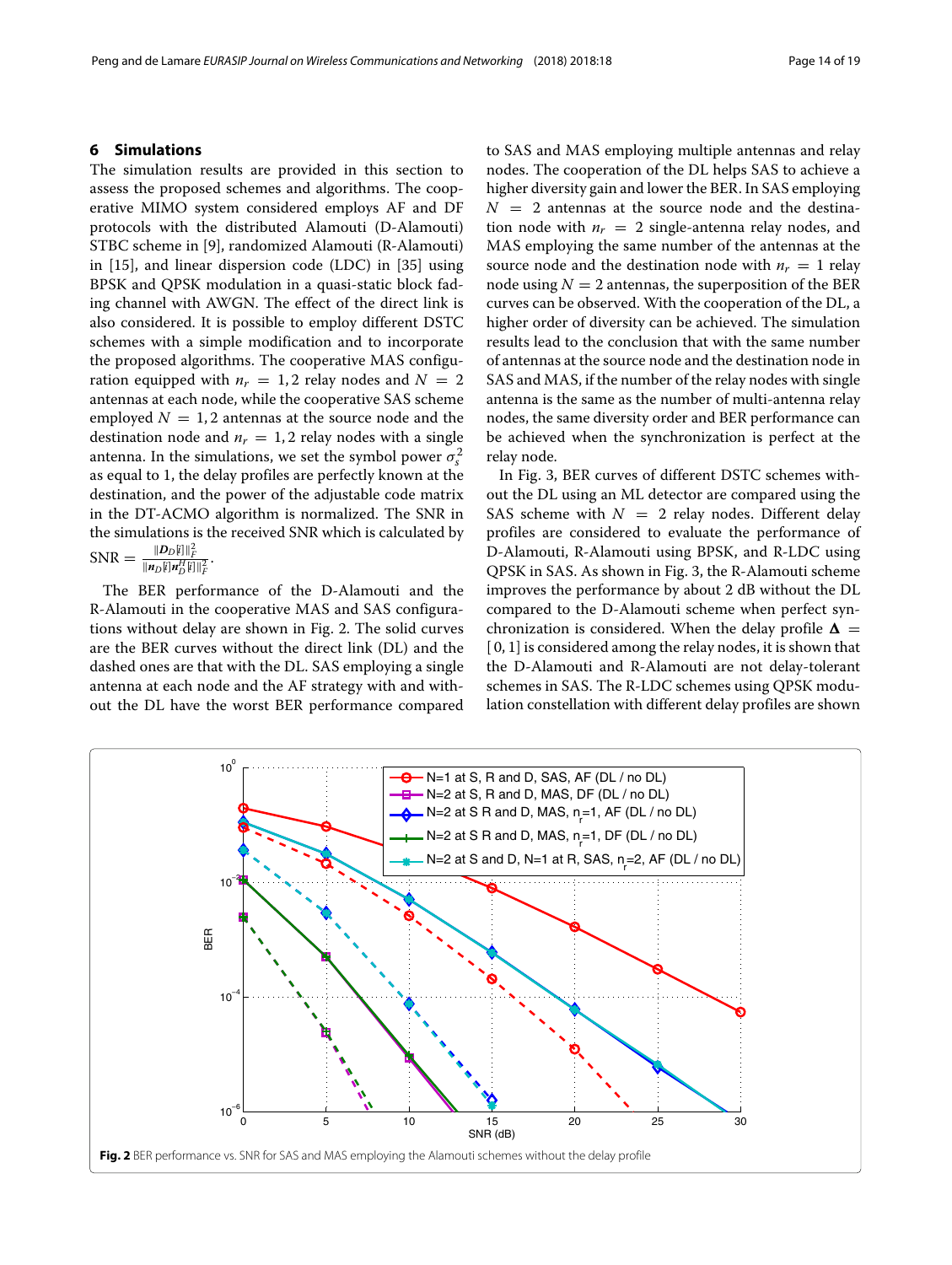

<span id="page-14-0"></span>in Fig. [3.](#page-14-0) It is shown in Fig. [3](#page-14-0) that the R-LDC in SAS is not a delay-tolerant scheme because of the degradation of the BER performance. When employing the proposed DT-ACMO algorithm in SAS, a performance improvement is obtained in R-Alamouti and R-LDC schemes. However, the BER curves of the Alamouti and LDC schemes using DT-ACMO algorithms are still worse than that of the Alamouti and LDC schemes with perfect synchronization among the relays.

The proposed DT-ACMO algorithm is compared with different DSTC schemes and different delay profiles in MAS in Fig. [4.](#page-14-1) In the proposed algorithms, the DF strategy

<span id="page-14-1"></span>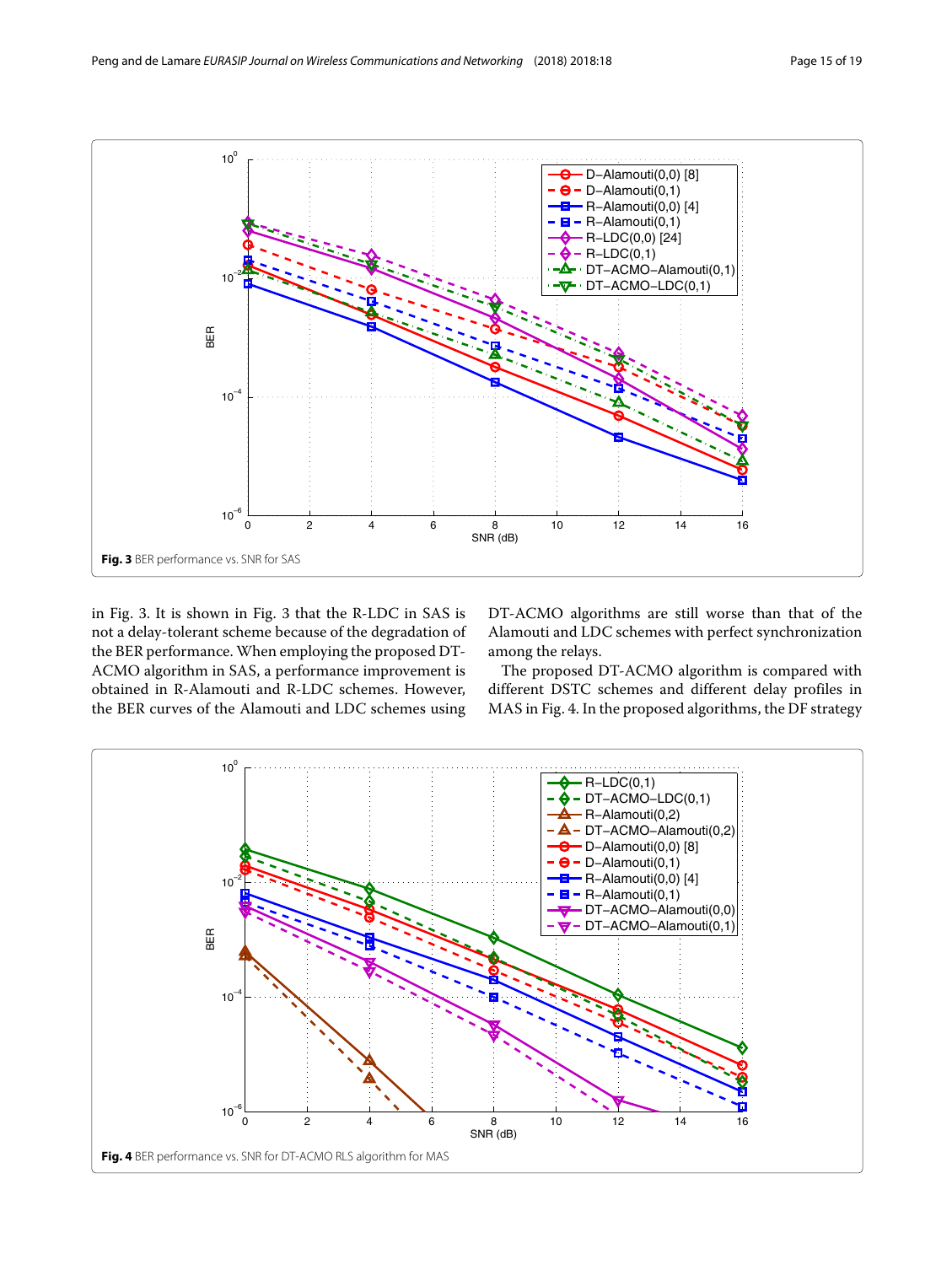is employed which requires re-encoding at the relay nodes, and a full STC scheme is obtained at each of the  $n_r = 2$  relay nodes. The results illustrate that without the DL, by making use of the randomized encoding technique in [\[15\]](#page-17-13), a 2-dB BER performance improvement can be achieved compared to the D-Alamouti scheme with and without the delay. The simulation results illustrate that MAS with different DSTC schemes when the same delay profiles are considered, a 1-dB performance improvement is obtained. It is because when the full DSTC schemes can be obtained at the relay nodes as employed in MAS, at the destination node, a delayed symbol matrix with increased dimension is received which means the observation window is bigger than that with the non-delayed MAS. When the DT-ACMO algorithms are employed in Alamouti and LDC schemes, better BER performances can be achieved. With the consideration of the delay profiles, the results indicate that the diversity order will not be reduced, and using the DT-ACMO RLS algorithm, an improved performance is achieved with 3 dB of gain as compared to employing the RSTC algorithm in [\[15\]](#page-17-13) and 5 dB of gain as compared to traditional DSTBC algorithms.

The proposed DT-ACMORO algorithms with Alamouti scheme and an ML receiver are compared with MAS in Fig. [5.](#page-15-0)  $N = 2$  antennas at each node and  $n_r = 2$  relay nodes are employed. Different delay profiles are considered in different relay nodes. It is shown in the figure that the BER result of the cooperative system with DSTC schemes and AF protocol achieves a diversity order of 2, and by employing opportunistic relaying (OR), fully

opportunistic (FO), and opportunistic source (OS) algorithms, a 2- to 3-dB BER improvement can be further achieved, respectively. In [\[18\]](#page-17-18), the benefits of employing three opportunistic relaying algorithms are explained. In the proposed DT-ACMORO algorithms, the DT-ACMO algorithms are combined with different opportunistic relaying algorithms in order to achieve a BER improvement as shown in the previous section. According to the simulation results in Fig. [5,](#page-15-0) a 2- to 3-dB gains can be achieved by using DT-ACMORO compared to the systems only use opportunistic relaying algorithms. It is worth to mention that different DT-ACMORO algorithms require different computational complexities as shown in Table [3,](#page-9-2) and the DT-ACMORO-FO algorithm which requires the choice of the best antenna at the source node and the use of the best relay node can achieve the best BER performance as compared with the DT-ACMORO-OR and DT-ACMORO-OS algorithms.

In Fig. [6,](#page-16-2) the proposed DT-ACMORO SG algorithms are employed among the relay nodes in SAS. Compared to the opportunistic algorithms in [\[18\]](#page-17-18), the DT-ACMORO algorithms achieve a 2- to 4-dB improvement compared to the original opportunistic relaying algorithms as shown in Fig. [6.](#page-16-2) When comparing the curves in Fig. [6](#page-16-2) to those in Fig. [5,](#page-15-0) it is noticed that the diversity order of the curves in Fig. [6](#page-16-2) and that in Fig. [5](#page-15-0) are the same because the same DSTBC schemes are employed in MAS and SAS; however, the BER performances in Fig. [3](#page-14-0) are worse than that in Fig. [5.](#page-15-0) The reason for worse BER performances in SAS is due to the lower number of antennas used in

<span id="page-15-0"></span>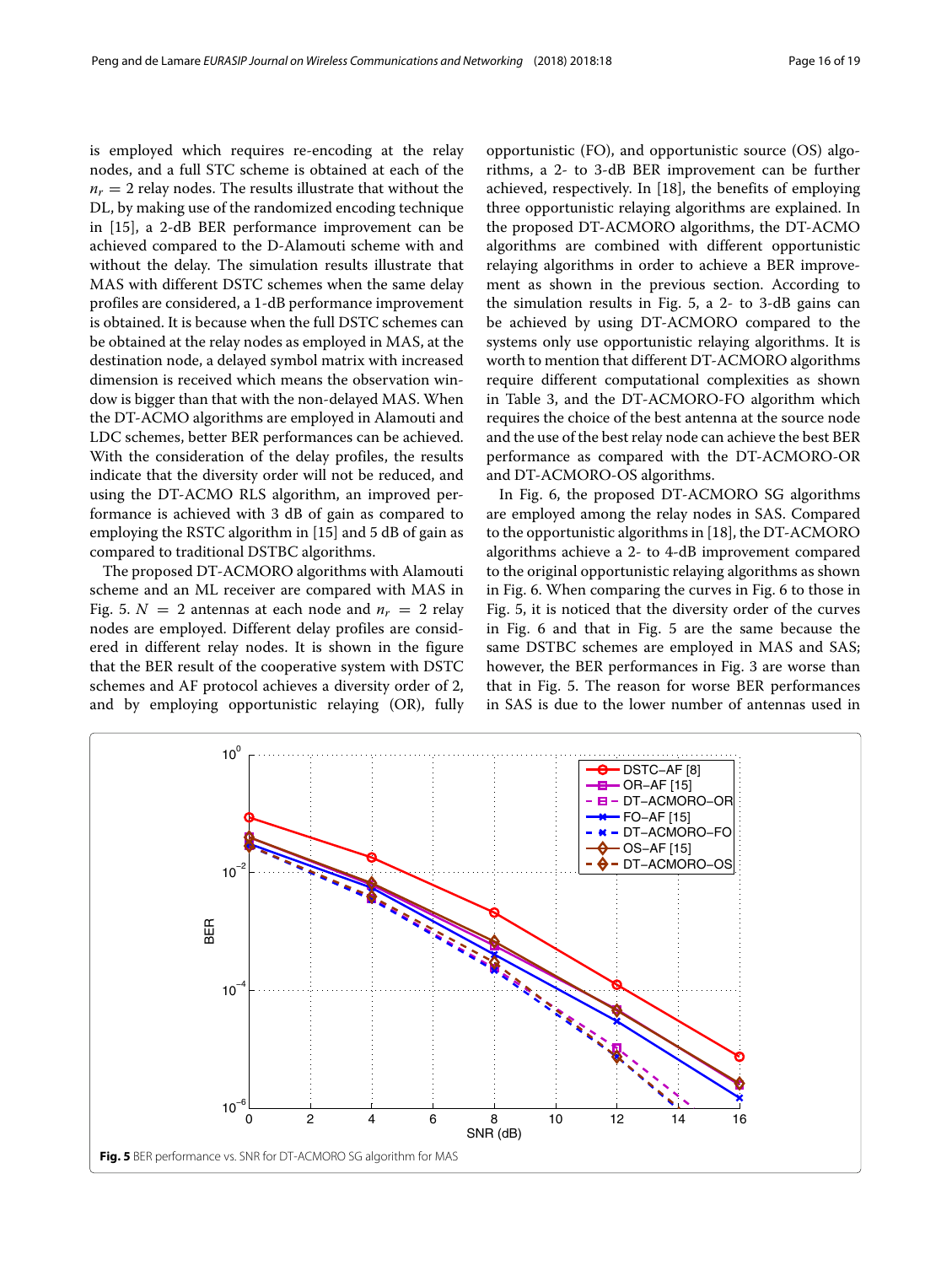

<span id="page-16-2"></span>SAS according to the opportunistic relaying algorithms. In SAS,  $n_r = 2$  relay nodes with a single antenna are employed, and after the optimization, only one relay node with  $N = 1$  antenna is chosen to transmit the re-encoded information symbols. On the contrary, the best relay node in MAS contains  $N = 2$  antennas to forward the reencoded DSTC scheme to the destination which ensures the complete DSTC scheme is received at the destination node.

# <span id="page-16-0"></span>**7 Conclusions**

We have proposed a delay-tolerant adjustable code matrix optimization (DT-ACMO) scheme and algorithms for cooperative MIMO systems with a feedback channel using an ML receiver at the destination node to mitigate the effect of the delay associated with DSTCs from relay nodes. The MAS and SAS configurations have been analyzed by comparing the pairwise error probability of the delayed DSTCs and the rank criterion. In order to achieve a better BER performance and eliminate the computation complexity at the destination node, we have introduced the SG and RLS algorithms in the proposed design. We have extended the proposed algorithms to cooperative MIMO systems with the AF strategy and opportunistic relaying algorithms in order to devise delay-tolerant adjustable code matrix opportunistic relaying optimization (DT-ACMORO) algorithms. The simulation results have illustrated the performance of the two different cooperative systems with the same number of transmit and receive antennas and the advantage of the proposed DT-ACMO and DT-ACMORO algorithms by comparing them with the cooperative network employing the traditional DSTC scheme and the RSTC scheme. The proposed algorithms can be used with different DSTC schemes and can also be extended to cooperative systems with any number of antennas.

# <span id="page-16-1"></span>**Appendix**

We show how to obtain the optimal adjustable code matrices in the SAS. The ML-based optimal problem is derived in [\(24\)](#page-6-5). We can expand the right-hand side of  $\mathscr L$  in order to obtain the expression of  $\Phi_{eq_k s}$  [*i*], as described by

$$
\mathcal{L} = \left(r_{\text{SAS}}[i] - \sum_{l=1}^{n_r N} \Delta_l G_{eq_{\text{ISAS}}}[i] \Phi_{eq_{\text{ISAS}}}[i] \hat{s}[i] \right)
$$
  
\n
$$
\times \left(r_{\text{SAS}}[i] - \sum_{k=1}^{n_r N} \Delta_k G_{eq_{\text{KSAS}}}[i] \Phi_{eq_{\text{KSAS}}}[i] \hat{s}[i] \right)^H
$$
  
\n
$$
= r_{\text{SAS}}[i] r_{\text{SAS}}^H[i] - r_{\text{SAS}}[i] \left(\sum_{k=1}^{n_r N} \Delta_k G_{eq_{\text{KSAS}}}[i] \Phi_{eq_{\text{KSAS}}}[i] \hat{s}[i] \right)^H
$$
  
\n
$$
- \left(\sum_{l=1}^{n_r N} \Delta_l G_{eq_{\text{ISAS}}}[i] \Phi_{eq_{\text{ISAS}}}[i] \hat{s}[i] \right) r_{\text{SAS}}^H[i]
$$
  
\n
$$
+ \left(\sum_{l=1}^{n_r N} \Delta_l G_{eq_{\text{ISAS}}}[i] \Phi_{eq_{\text{ISAS}}}[i] \hat{s}[i] \right)
$$
  
\n
$$
\times \left(\sum_{k=1}^{n_r N} \Delta_k G_{eq_{\text{KSAS}}}[i] \Phi_{eq_{\text{KSAS}}}[i] \hat{s}[i] \right)^H,
$$
  
\n(63)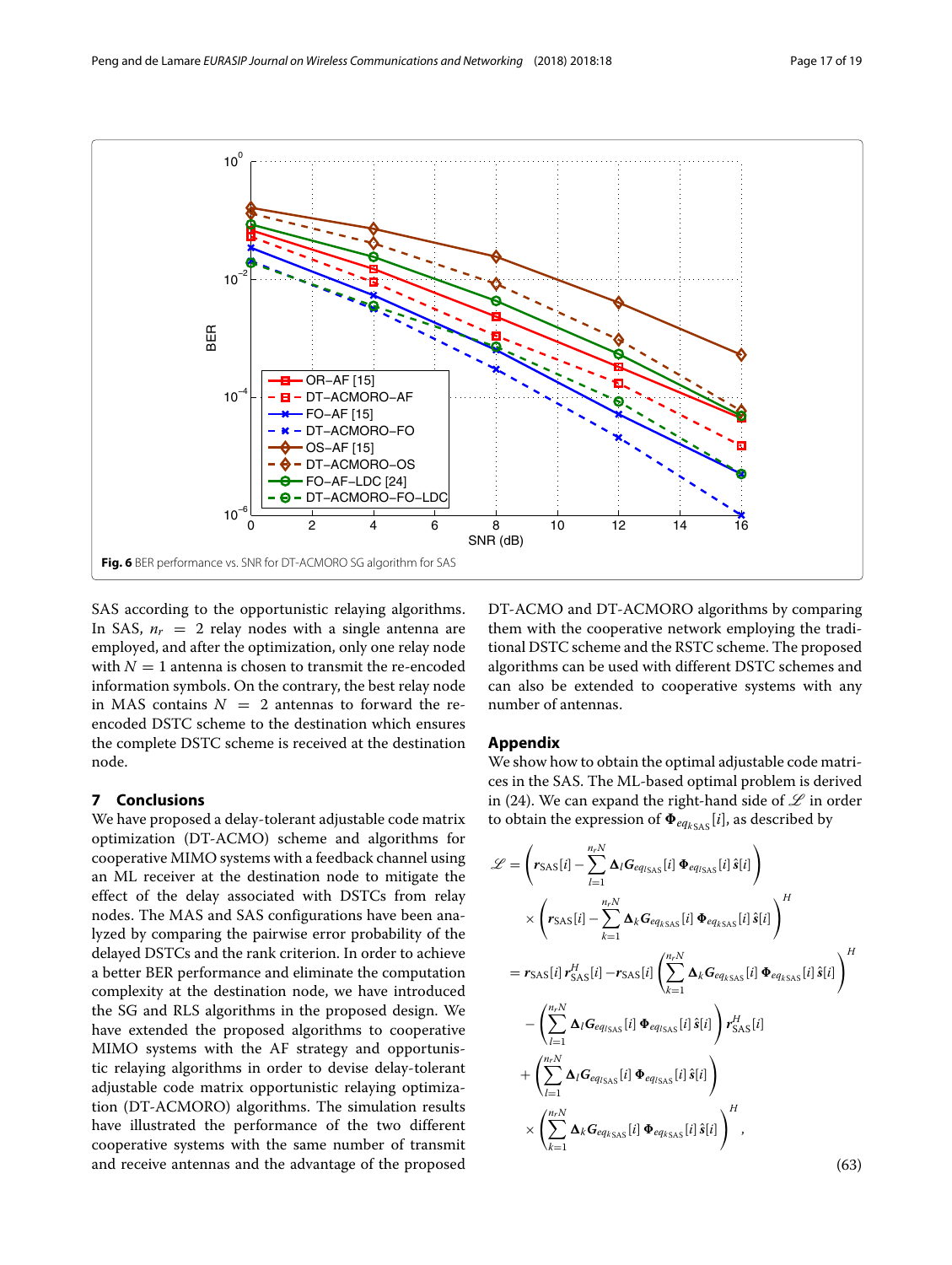and if we focus on the *k*th adjustable matrix  $\Phi_{eq_{kSAS}}[i]$ , take the gradient terms with respect to it, and equate the result to 0, we can obtain

$$
\frac{d\mathcal{L}}{d\Phi_{eq_{kSAS}}[i]} = -r_{SAS}[i]\hat{s}^{H}[i] G_{eq_{kSAS}}^{H}[i] \Delta_{k}^{H}
$$
\n
$$
+ \left(\sum_{l=1}^{n_{r}N} \Delta_{l} G_{eq_{lSAS}}[i] \Phi_{eq_{lSAS}}[i]\hat{s}[i]\right) \hat{s}^{H}[i] G_{eq_{kSAS}}^{H}[i] \Delta_{k}^{H}
$$
\n
$$
= -r_{SAS}[i]\hat{s}^{H}[i] G_{eq_{kSAS}}^{H}[i] \Delta_{k}^{H}
$$
\n
$$
+ \left(\sum_{l=1, l \neq k}^{n_{r}N} \Delta_{l} G_{eq_{lSAS}}[i] \Phi_{eq_{lSAS}}[i]\hat{s}[i]\right) \hat{s}^{H}[i] G_{eq_{kSAS}}^{H}[i] \Delta_{k}^{H}
$$
\n
$$
+ \Delta_{k} G_{eq_{kSAS}}[i] \Phi_{eq_{kSAS}}[i]\hat{s}[i]\hat{s}^{H}[i] G_{eq_{kSAS}}^{H}[i] \Delta_{k}^{H}
$$
\n
$$
= 0.
$$
\n(64)

Finally, we move the terms that do not contain  $\Phi_{eq_{kSAS}}[i]$ to the other side of the equation and take the pseudoinverse of the equation and we can obtain the optimal adjustable code matrix as

$$
\Phi_{eq_{kSAS}}[i] = \left(\mathbf{\Delta}_{k} \mathbf{G}_{eq_{kSAS}}[i]\right)^{\dagger}
$$
\n
$$
\begin{pmatrix}\n\mathbf{r}_{SAS}[i]\hat{s}^{H}[i]\mathbf{G}_{eq_{kSAS}}^{H}[i]\mathbf{\Delta}_{k}^{H} \\
-\left(\sum_{l=1,l\neq k}^{n,N} \mathbf{\Delta}_{l} \mathbf{G}_{eq_{lSAS}}[i]\mathbf{\Phi}_{eq_{lSAS}}[i]\hat{s}[i]\right) \\
\hat{s}^{H}[i]\mathbf{G}_{eq_{kSAS}}^{H}[i]\mathbf{\Delta}_{k}^{H}\n\end{pmatrix}
$$
\n
$$
\left(\hat{s}[i]\hat{s}^{H}[i]\mathbf{G}_{eq_{kSAS}}^{H}[i]\mathbf{\Delta}_{k}^{H}\right)^{\dagger}.
$$
\n(65)

#### **Funding**

The authors would like to thank CNPq and FAPERJ from partially funding this work.

#### **Authors' contributions**

TP has contributed towards the development of the system model, the algorithms, the analysis, and the simulations. In particular, he has written the code that resulted in the curves shown in the simulations section. RL has contributed towards the development of the system mode, the algorithms, and the analysis. As the supervisor of TP, he has proofread the paper several times and provided guidance throughout the whole preparation of the manuscript. Both authors read and approved the final manuscript.

#### **Competing interests**

The authors declare that they have no competing interests.

#### **Publisher's Note**

Springer Nature remains neutral with regard to jurisdictional claims in published maps and institutional affiliations.

Received: 26 April 2017 Accepted: 28 December 2017 Published online: 18 January 2018

#### **References**

- <span id="page-17-0"></span>JN Laneman, GW Wornell, Cooperative diversity in wireless networks: efficient protocols and outage behaviour. IEEE Trans. Inf. Theory. **50**(12), 3062-3080 (2004)
- <span id="page-17-4"></span>2. JN Laneman, GW Wornell, Distributed space-time-coded protocols for exploiting cooperative diversity in wireless networks. IEEE Trans. Inf. Theory. **49**(10), 2415-2425 (2003)
- <span id="page-17-5"></span>3. S Yiu, R Schober, L Lampe, Distributed space-time block coding. IEEE Trans. Wir. Commun. **54**(7), 1195–1206 (2006)
- 4. P Clarke, RC de Lamare, Transmit diversity and relay selection algorithms for multi-relay cooperative MIMO systems. IEEE Trans. Veh. Technol. **61**(3), 1084–1098 (2012)
- <span id="page-17-1"></span>J Gu, RC de Lamare, M Huemer, Buffer-aided physical-layer network coding with optimal linear code designs for cooperative networks. IEEE Trans. Commun. (2017)
- <span id="page-17-2"></span>6. Y Hei, W Li, M Li, Z Qiu, W Fu, Optimization of multiuser MIMO cooperative spectrum sensing in cognitive radio networks. Cogn. Comput. **7**(3), 359–368 (2015)
- <span id="page-17-3"></span>7. P Salvo Rossi, D Ciuonzo, G Romano, Orthogonality and cooperation in collaborative spectrum sensing through MIMO decision fusion. IEEE Trans. Wirel. Commun. **12**(11), 5826–5836 (2013)
- <span id="page-17-6"></span>8. P Clarke, RC de Lamare, Joint transmit diversity optimization and relay selection for multi-relay cooperative MIMO systems using discrete stochastic algorithms. IEEE Commun. Lett. **15**, 1035–1037 (2012)
- <span id="page-17-7"></span>9. RC de Lamare, R Sampaio-Neto, Blind adaptive MIMO receivers for space-time block-coded DS-CDMA systems in multipath channels using the constant modulus criterion, vol. 58, (2010), pp. 21–27
- <span id="page-17-8"></span>10. H El Gamal, MO Damen, Universal space-time coding. IEEE Trans. Inf. Theory. **49**(5), 1097–1119 (2003)
- <span id="page-17-10"></span>11. MO Damen, AR Hammons, Delay-tolerant distributed-TAST codes for cooperative diversity. IEEE Trans. Inf. Theory. **53**(10), 3755–3773 (2007)
- <span id="page-17-11"></span>12. M Torbatian, MO Damen, On the design of delay-tolerant distributed space-time codes with minimum length. IEEE Trans. Wirel. Commun. **8**(2), 931–939 (2009)
- <span id="page-17-12"></span>13. Z Zhimeng, Z Shihua, A Nallanathan, Delay-tolerant distributed linear convolutional space-time code with minimum memory length under frequency-selectivechannels.IEEETrans.Wirel.Commun. **8**(8), 3944–3949 (2009)
- <span id="page-17-9"></span>14. MR Bhatnagar, A Hjorungnes, M Debbah, Delay-tolerant decode-and-forward based cooperative communication over Ricean channels. IEEE Trans. Wirel. Commun. **9**(4), 1277–1282 (2010)
- <span id="page-17-13"></span>15. B Sirkeci-Mergen, A Scaglione, in IEEE Trans. Signal Process. Randomized space-time coding for distributed cooperative communication, vol. 55, (2007), pp. 5003–17
- <span id="page-17-14"></span>16. T Peng, RC de Lamare, A Schmeink, in IEEE Trans. Commun. Adaptive distributed space-time coding based on adjustable code matrices for cooperative MIMO relaying systems, vol. 61, (2013), pp. 2692–2703
- <span id="page-17-15"></span>17. Y Zou, Y Yao, B Zheng, Opportunistic distributed space-time coding for decode-and-forward cooperation systems. IEEE Trans. Signal Process. **60**, 1766–1781 (2012)
- <span id="page-17-18"></span>18. B Maham, A Hjørungnes, Opportunistic relaying for MIMO amplify-and-forward cooperative networks. Wirel. Pers. Commun (2012). <https://doi.org/10.1007/s11277-011-0499-9>
- <span id="page-17-19"></span>19. D Gunduz, E Erkip, Opportunistic cooperation by dynamic resource allocation. IEEE Trans. Wirel. Commun. **6**, 1446–1454 (2007)
- 20. J Abouei, H Bagheri, A Khandani, An efficient adaptive distributed space-time coding scheme for cooperative relaying. IEEE Trans. Wirel. Commun. **8**(10), 4957–4962 (2009)
- 21. B Maham, A Hjørungnes, G Abreu, Distributed GABBA space-time codes in amplify-and-forward relay networks. IEEE Trans. Wirel. Commun. **8**(4), 2036–2045 (2009)
- 22. S Yang, J-C Belfiore, Optimal space-time codes for the MIMO amplify-and-forward cooperative channel. IEEE Trans. Inf. Theory. **53**(2), 647–663 (2007)
- <span id="page-17-16"></span>23. B Maham, A Hjørungnes, BS Rajan, in 2010 IEEE Wireless Communications and Networking Conference (WCNC), 18-21 April 2010. Quasi-orthogonal design and performance analysis of amplify-and-forward relay networks with multiple-antennas., (Sydney, Australia, 2010), pp. 1–6
- <span id="page-17-17"></span>24. T Peng, RC de Lamare, Adaptive buffer-aided distributed space-time coding for cooperative wireless networks. IEEE Trans. Commun. **64**(5), 1888–1900 (2016)